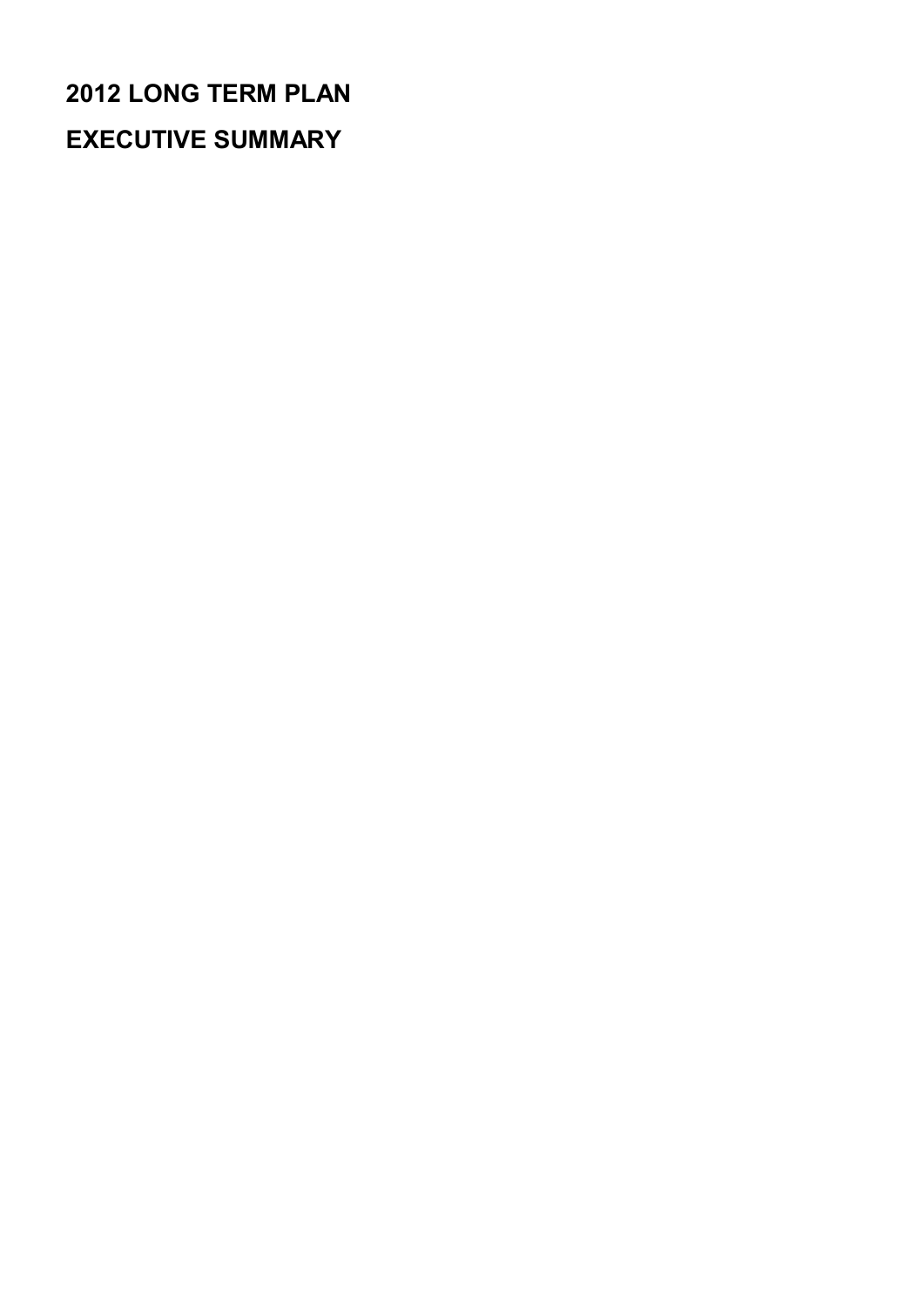# **TABLE OF CONTENTS**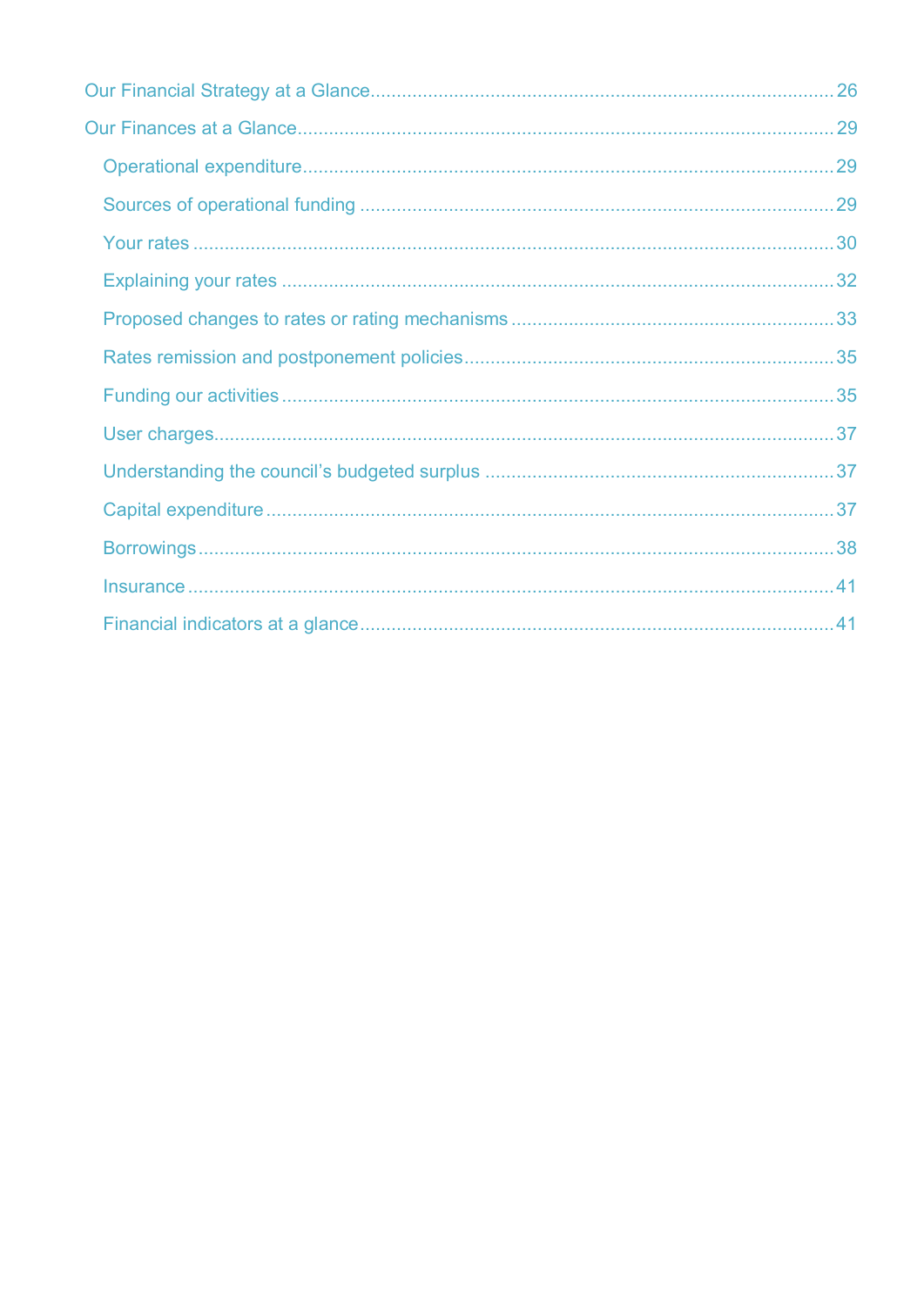# <span id="page-3-0"></span>**A message from Mayor Celia Wade-Brown**

Ko te pae tawhiti, whaia kia tata; ko te pae tata, whakamaua kia tina. Haumi e! Hui e! Taiki e!

E ngā mana, e ngā reo, e ngā maunga, e ngā awaawa, e ngā pātaka o ngā taonga tuku iho, tēnā koutou katoa.

Seek out our distant horizons; cherish those we attain.

Let it be done!

All authorities, all voices, all mountains, all rivers, all treasure houses, greetings to you all.

Thanks to everyone who participated in the consultation process for this Long-Term Plan. The process connected with many people and we made changes in response to your concerns. We received a record number of submissions (over 2600) on a broad range of topics, as well as over 1600 submissions specifically on the Eco-City proposal relating to Zealandia.

We've listened closely and been able to deliver additional funding for Te Papa, Miramar and Kilbirnie town centres, a partnership with the SPCA to progress the Chest Hospital project, and other projects Wellingtonians see bringing significant benefits to the city.

What is particularly exciting is that the projects we've supported are all intrinsic to the strategic vision of Wellington Towards 2040: Smart Capital, providing for a city where talent wants to live, work and play.

They include city resilience and economic development projects, cultural grants, the development of cycle routes, improvements to public space in the central city and improved management of water networks to improve the health of our harbour and streams.

Through these, we are aligning what we do as a Council, and where we invest resources, to our four new community outcomes, which describe Wellington's future as an Eco-City, a People-Centred City and a Connected City with a Dynamic Centre.

We cannot achieve this vision on our own. In this plan we are committing to work more in partnership with communities, businesses and other stakeholders locally, nationally and internationally. We want to involve Wellingtonians more in our decision-making, the delivery of services and the monitoring of progress towards our goals. We will maximise the opportunities to work with partners to best meet the needs of people living, working in and visiting our city, avoiding duplication and delivering good value for ratepayers' money.

During the consultation phase of this plan, many organisations identified how their work aligns with our priorities and contributes to our community outcomes. In several cases this has reinvigorated our relationship and led to exploration of how we can work together better in the future. Please continue to let us know what you are doing to contribute to our Smart Capital vision so that we can celebrate your success and share this with others. Also, if you can see an opportunity for the Council to work with you to achieve our shared goals, please let us know.

During the time this plan was being developed, several outstanding and passionate Wellingtonians, who made significant contributions to the city, died. We gratefully acknowledge their personal commitment to making our capital better. Let's emulate their passion for our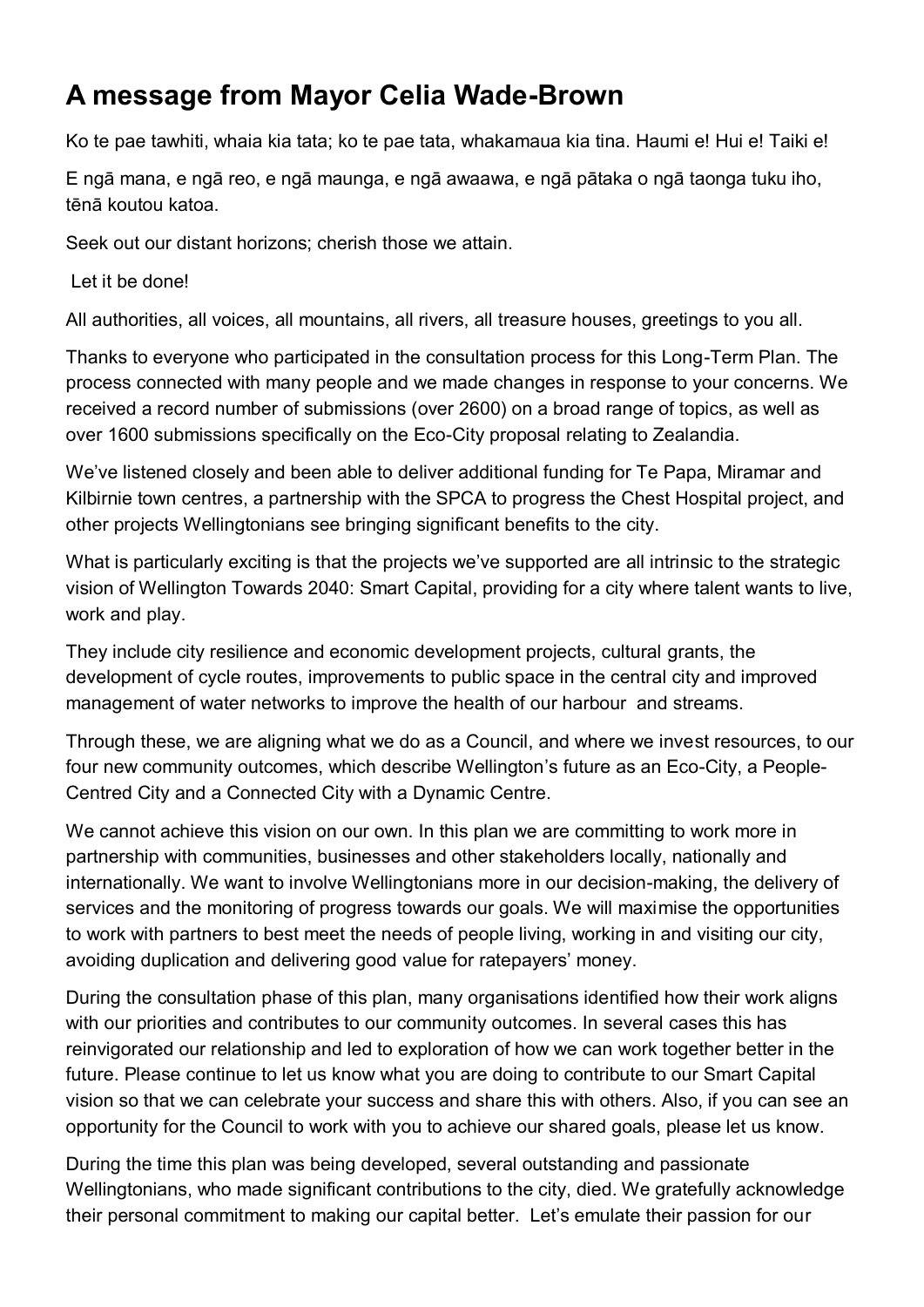great city and work together to, as Sir Paul Callaghan said, 'make Wellington a place where talent wants to live'.

Noho ora mai rā, nā Celia



Celia Wade-Brown

Mayor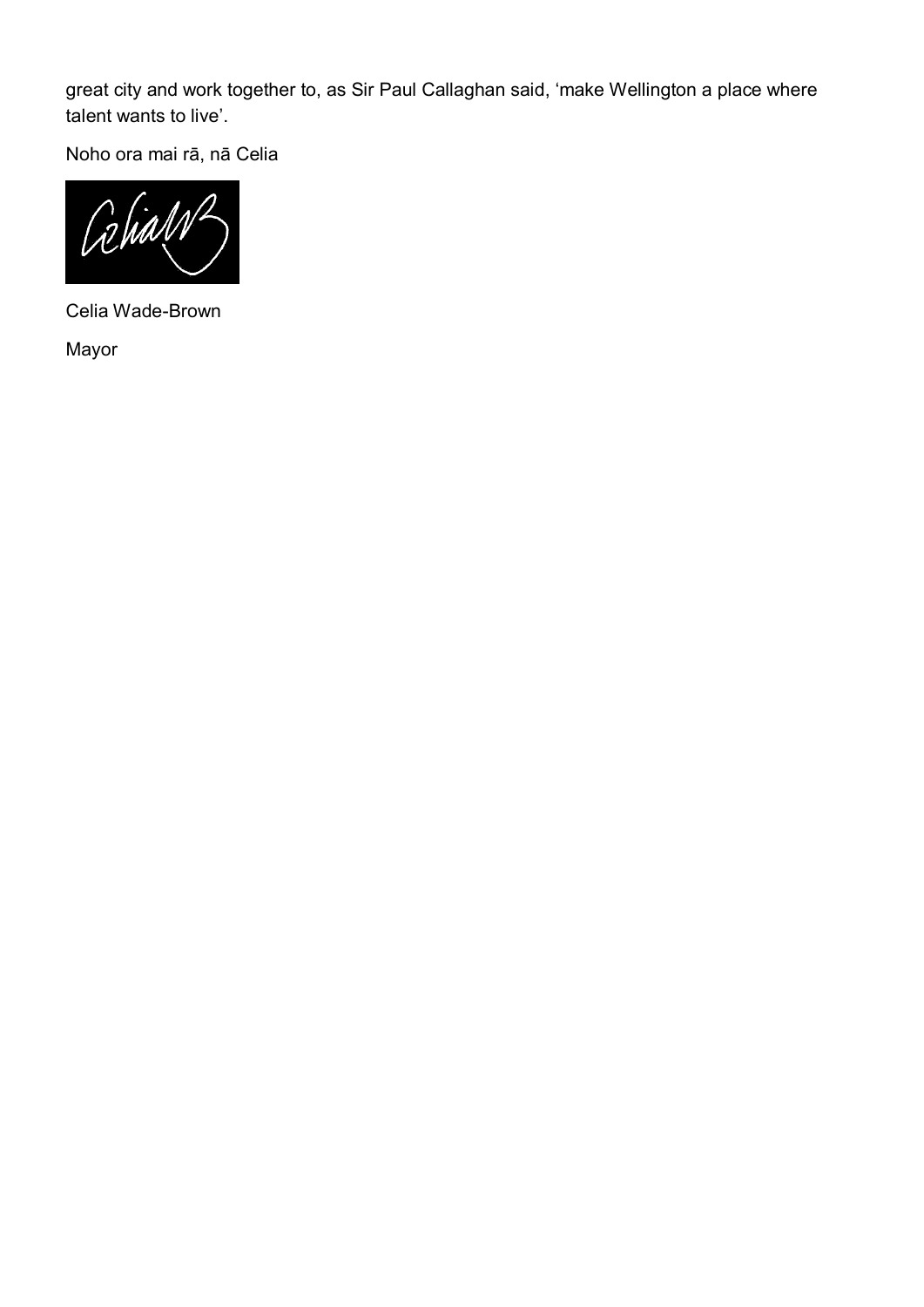# <span id="page-5-0"></span>**A Message from Chief Executive - Garry Poole**

This plan demonstrates our commitment to balancing the need to keep investing in our city, while keeping the costs of our services affordable. During the consultation period on this plan, you applauded our efforts to balance our budget and indicated where you would like to see us take further steps.

In particular, you supported our intention to work more with other councils in the delivery of services. We will keep pursuing these opportunities, not only by delivering front-line services in partnership, but also by sharing the expertise within our respective organisations and leveraging our combined purchasing power.

Also, during the consultation period, some organisations demonstrated their willingness and capacity to partner with us to develop community infrastructure. We welcome such partnership opportunities and recognise that this does provide a way for the city to keep developing while reducing the burden on the Council's own finances.

In parallel with the above, we will continually review and improve how we deliver our services. We are committed to taking advantage of changes in technology, and invite Wellington businesses to partner with us in this area. We have some of the best technology companies in the world on our doorstep and see opportunities to work with them, not only to find technology applications relevant to our work, but also to develop innovations that can be used elsewhere. If you see opportunities to work with us in this way, please contact me.

We have options around how we deliver services, including in-house delivery, through a council-controlled organisation, through contracting out or in partnership with the community. In deciding on which model to use, we will be mindful of what you told us during the consultation process. You want us to retain close oversight of services so that they are delivered, not only in a cost-effective way, but also to the level of quality you expect.

Through all our services, we are here to serve you as the public of Wellington and the customers for our services. We will do that to the best of our ability while upholding the principles of public service including fairness, transparency and accountability. The Wellington City Council is already a high performing organisation. However, to achieve our city's vision and effectively contribute to our community outcomes, we want to do even better.

We look forward to working with, and serving you, in the coming years.

Garry Poole Chief Executive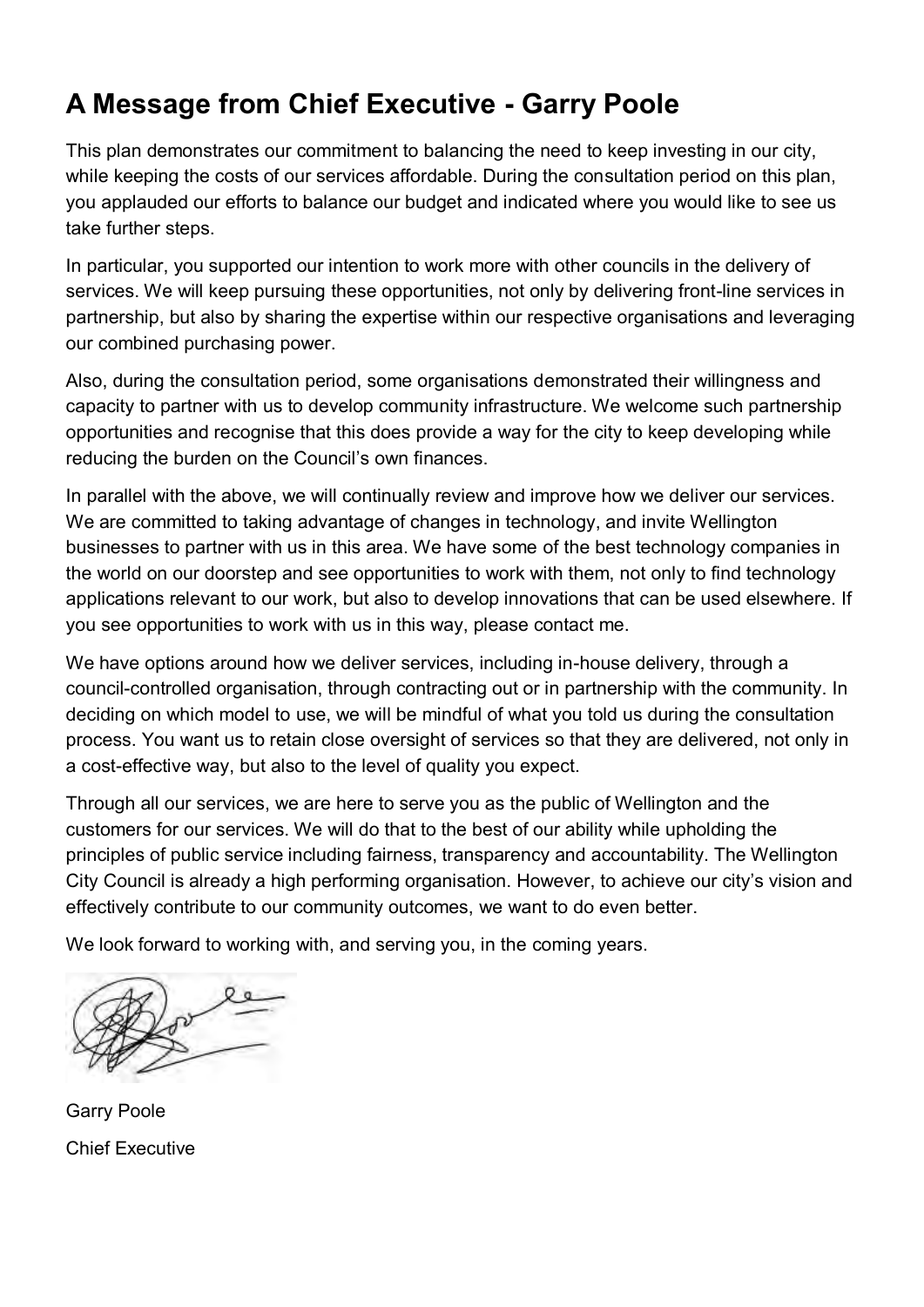# <span id="page-6-0"></span>**Our roles and responsibilities**

# **Under the Local Government Act, we have two key roles. 1. To promote the well-being of Wellington and its people. 2. To facilitate democratic local decision-making.**

The Wellington City Council is made up of 15 elected representatives – the mayor and 14 councillors.

It's their job to make bylaws, set the city's overall strategic direction, and approve budgets, policies and plans aimed at achieving that direction. A key part of their role is to listen and take the pulse of the community before making decisions.

The mayor and councillors are supported in their work by the Tawa and Makara/Ohariu Community Boards.

The elected representatives are supported by the Council's chief executive and 1,400+ staff, who provide advice, implement Council decisions, and look after the city's day-to-day operations.

# <span id="page-6-1"></span>**Responsibilities**

*We are responsible for community well-being.* 

This means that Councils are responsible not only for core infrastructure such as water supply and transport networks but also for helping the community achieve its aspirations for prosperity, social cohesion, inclusiveness, and safety.

# <span id="page-6-2"></span>**Roles we play**

It is left to local authorities, working with their communities, to determine whether well-being is served by Council action, and if so what type of action the Council should take.

The range of options open to us includes:

- **advocacy** using local knowledge/expertise to encourage others to act or fund services that contribute to well-being
- **facilitation** bringing others together or providing guidance so others can act
- **regulation** requiring others to act in particular ways, either to comply with legislative requirement or bylaws
- **funding** either directly or through partnerships that leverage external funding, or
- **providing a service** directly owning assets and providing services such as pools, libraries, roads, and water pipes.

In many cases, these are unique roles that can only be performed by Councils. At other times we are committed to adding value and playing a unique role, rather than taking on things that could be performed by others.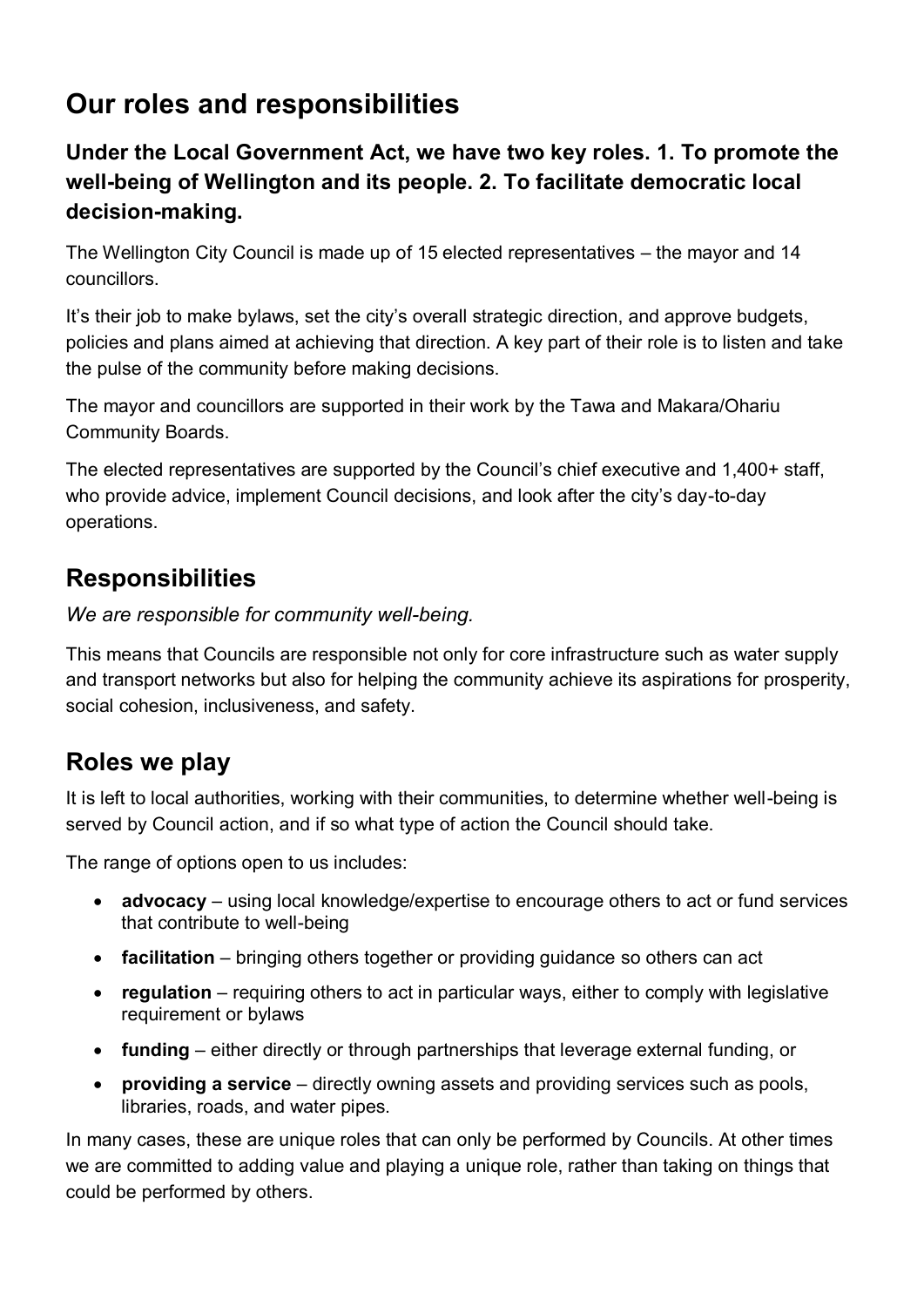# <span id="page-7-0"></span>**Determining what action to take**

Whether we take action at all, and what type of action we take, depends on a range of factors including:

- legislative requirement
- contractual obligation
- community expectations (see 'community outcomes', next page)
- costs and benefits, risks
- impact on others (for example, if we provide a service will someone else withdraw)
- our strategic direction (see next page).

# <span id="page-7-1"></span>**Accountability**

The Local Government Act requires us to plan in three-year cycles. Every three years, we publish a long-term plan setting out our intentions for the decade ahead – what we'll do, how we'll do it, how much we'll spend, who will pay, the levels of service we'll provide, and how we'll measure the quality and effectiveness of our work. Our last long-term plan was adopted in June 2009.

In-between these long-term plans, we take a fresh look each year at our work programme, consider whether any changes are needed, and publish an annual plan setting out changes to the long-term plan.

### *We consult before adopting these plans*

Before we adopt long-term plans and annual plans, we seek Wellingtonians' views. On pages 13 and 14 we outline the consultation process we undertook for this plan and the key changes made as a result.

### *We make ourselves accountable by reporting on how we do for the year*

Every September, we publish an annual report. This sets out how we performed against the long-term plan or annual plan for the year. Did we do all we said we'd do? Did we meet our budgets? Did we perform as expected? Did we contribute to improvements in the overall wellbeing of Wellington and its residents?

Recent changes to our legislation also require Councils to produce a pre-election report. This report will summarise major projects planned for the following three years and financial information, including a statement that compares rates, rate increases, and borrowing with the quantified limits specified in our financial strategy.

This and our other reports will be made available on our website as well as through our libraries and service centres.

### *Our work is delivered through seven, interconnected areas of activity*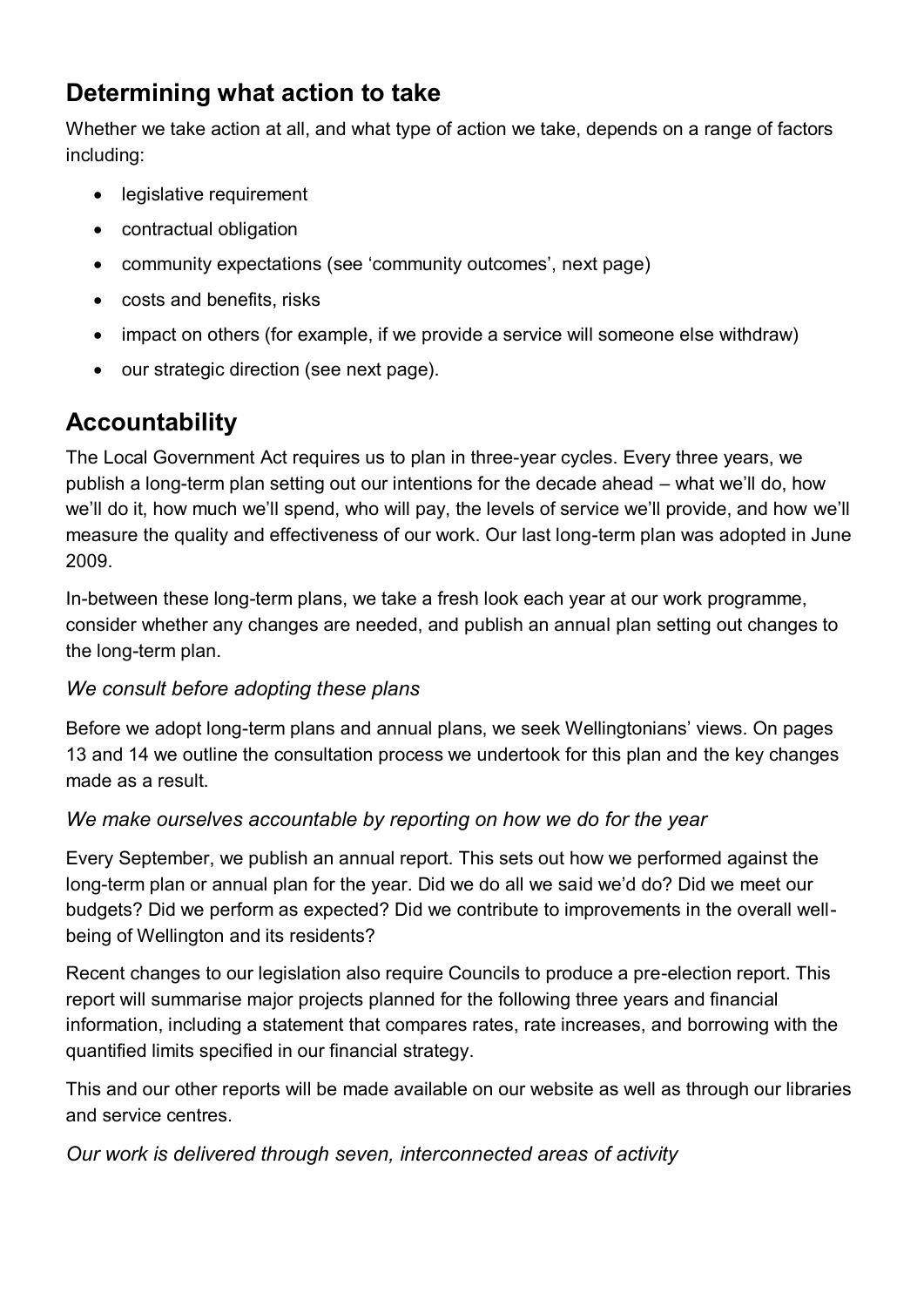As a Council, and in keeping with legislative requirements, we undertake a range of activities to promote the economic, environmental, cultural and social well-being. We group our diverse activities into seven areas called governance, the environment, economic development, cultural well-being, social and recreation services, urban development, and transport.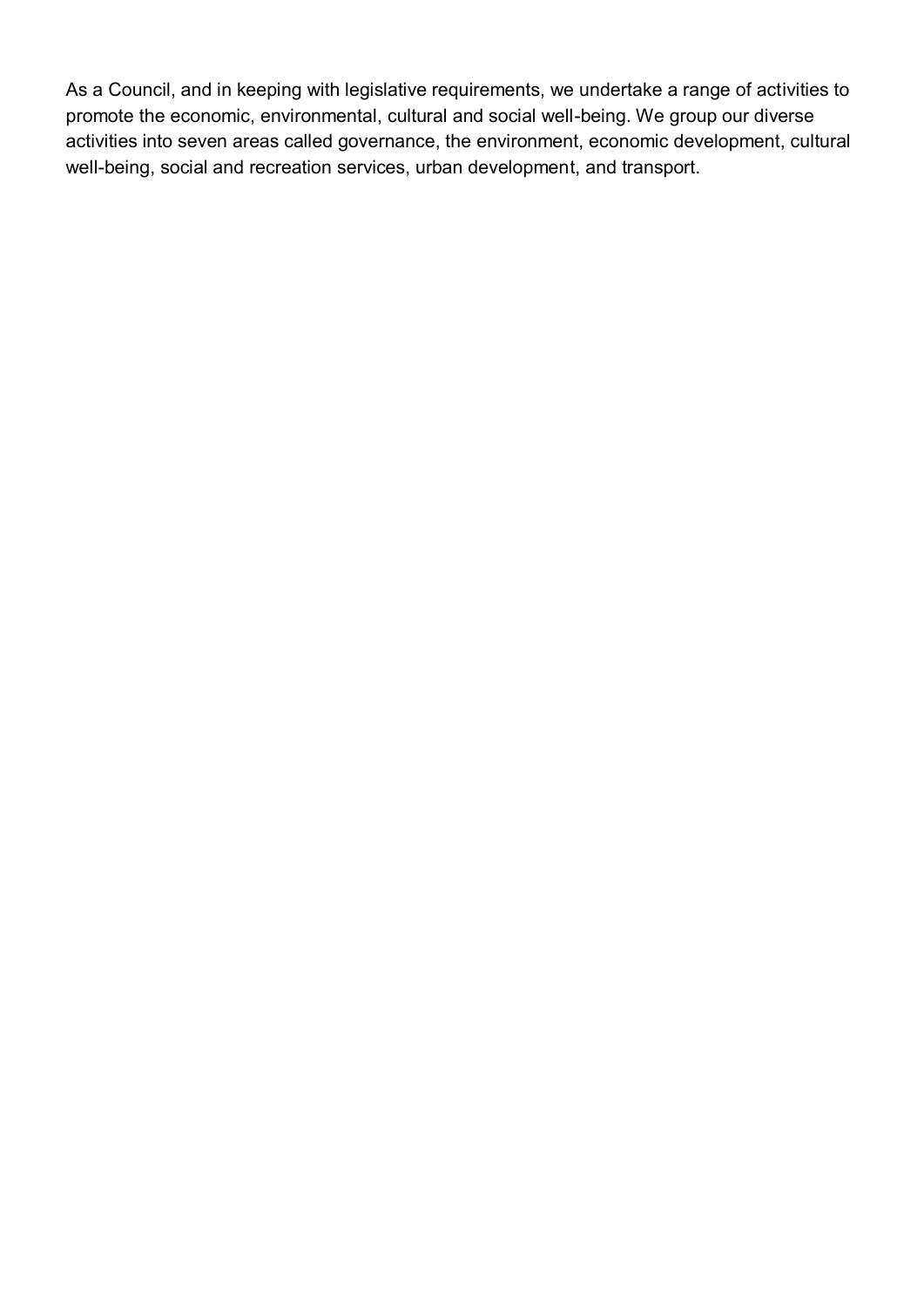# <span id="page-9-0"></span>**Our Strategic Direction**

Our vision is for Wellington to be a smart city – an inclusive place where 'people choose to live'. For the next three years our priorities will focus on earthquake preparedness, enhancing Wellington as place to live and work, and effectively managing the city's resources.

# <span id="page-9-1"></span>**The focus of this plan**

### **One Vision**

Wellington Towards 2040: Smart Capital

### **Four Outcomes**

- A connected city
- An eco-city
- A people centred city
- A dynamic central city

### **Three priorities**

- An inclusive place where talent wants to live
- Resilient city
- A well managed city

#### **Seven Activity Areas**

- Governance
- Environment
- Economical Development
- Cultural Wellbeing
- Social and Recreation
- Urban Development
- Transport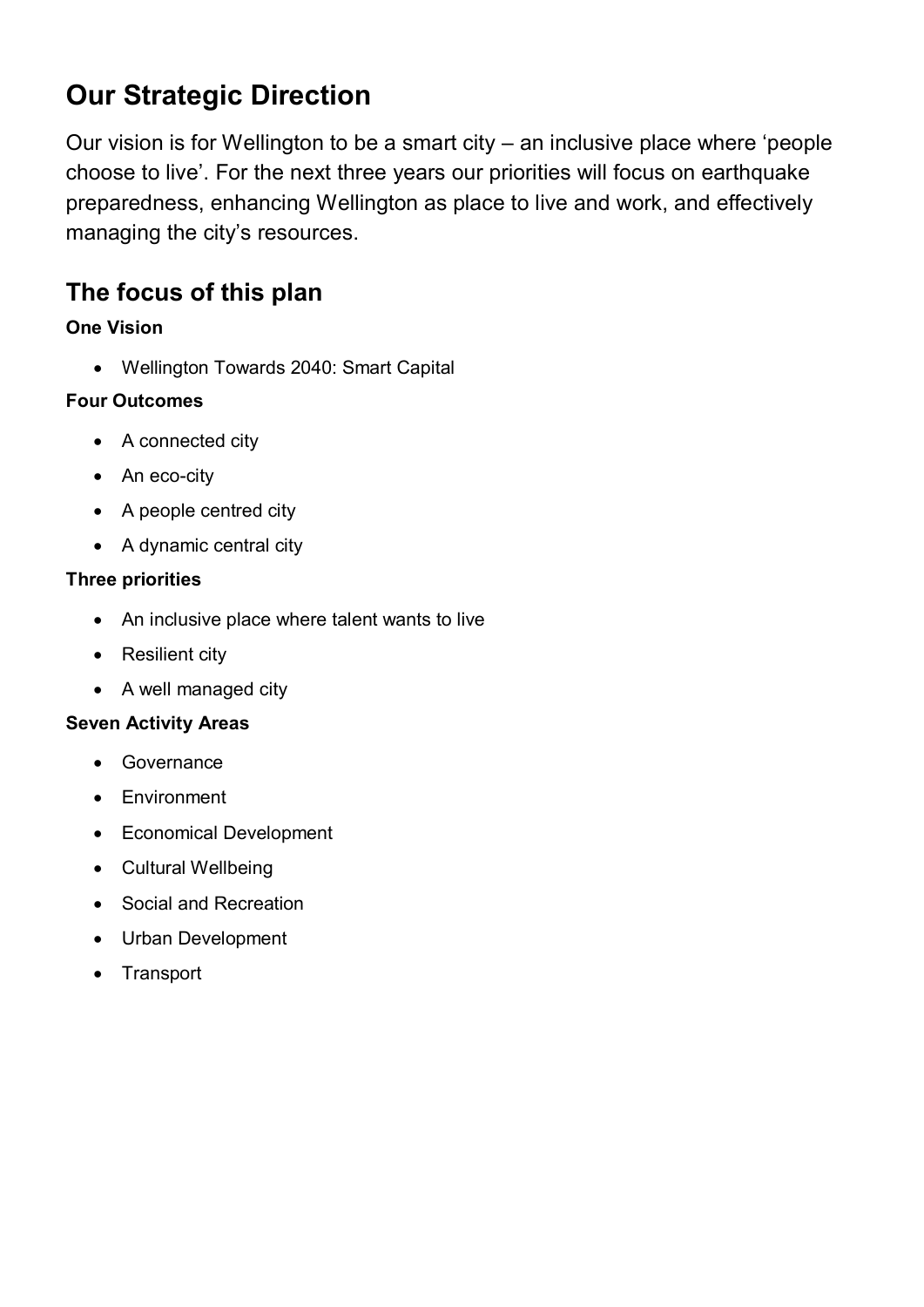# <span id="page-10-0"></span>**Long-term vision and community outcomes**

# <span id="page-10-1"></span>**Wellington Towards 2040: Smart Capital**

*Wellington Towards 2040 is a vision of Wellington as a smart, green city.* 

It is a long-term vision for Wellington, and a strategy to promote the social, economic, environmental, and cultural well-being of Wellington's communities now and into the future. It was adopted by the Council in September 2011 after extensive community participation.

It's a vision for a city that puts people first – a place that is welcoming and friendly, provides opportunities for all, strong neighbourhoods and communities, and embraces differences and changes.

It's a vision for a smarter and stronger economy – one that is based on knowledge, skill and innovation; that provides a wider range of exciting and rewarding jobs; that leads to greater prosperity, and is based on stronger connections between people and businesses both within the city and around the world.

It's a vision for Wellington as a leading eco-city – one that moves steadily towards a low-carbon future based on 'green' innovations that also provide an economic edge and support an outstanding quality of life.

Above all, it's a vision that positions Wellington for the future – one that's smart and sustainable.

# <span id="page-10-2"></span>**Community outcomes**

Community outcomes are required by the Local Government Act 2002. 'Outcomes' are goals or aspirations for the city and its communities. They are aimed at promoting Wellington's social, economic, environmental and cultural well-being now and into the future.

In this long-term plan, our community outcomes reflect the four strategic goals adopted in *Towards 2040: Smart Capital*. Those community outcomes are:

## **People Centred City**

Wellington's people are the city's greatest asset. Wellington's shape and character will continue to reflect the people who live in, work in, and visit the city. The city will be healthy, vibrant, affordable and resilient, with a strong sense of identity and 'place' expressed through urban form, openness and accessibility.

### **Connected City**

Wellington will be a connected city, with easy access to regional, national and global networks. Connections will be physical, allowing for ease of movement of people and goods; virtual, in the form of world-class ICT infrastructure; and social, enabling people to connect with each other and with their communities.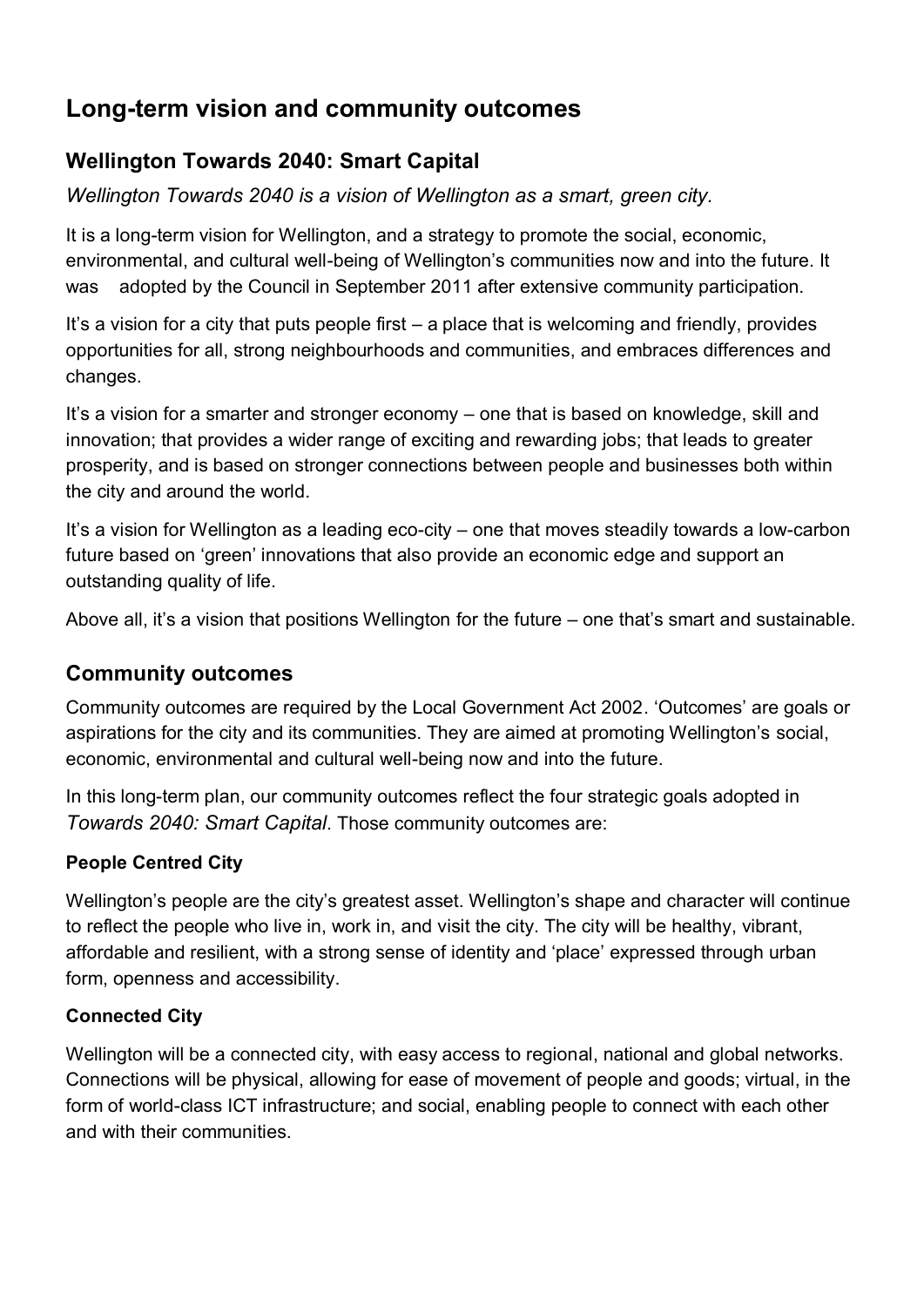### **Eco-City**

Developing Wellington as an eco-city means proactively responding to environmental challenges. It is important that Wellington takes an environmental leadership role, as the capital city of clean and green New Zealand. Our many natural assets give the city a head start and opportunities as part of a green economy.

### **Dynamic Central City**

Wellington will be a city with a dynamic centre. A place of creativity, exploration and innovation. The central city will be a vibrant and creative place, helping Wellington to offer the lifestyle, entertainment and amenity of a much bigger city. The CBD accounts for 52% of the region's GDP and will continue to drive the regional economy.

These community outcomes guide decisions about which services we provide and which activities we support over the next 10 years. In *Part Two: Our Work in Detail*, you'll find explanations of how each activity supports community outcomes.

#### *We will work with other organisations to further these community outcomes*

The city's success in achieving these outcomes isn't a matter for the Council alone – it's a matter for all Wellingtonians.

We will work with government agencies, businesses, and a wide range of other organisations and groups to further these community outcomes. Depending on the circumstances, we will work in partnership with other organisations, or we will provide funding, or we will provide services, or we will play a facilitating role. As examples: we work with the Police on city safety; and our partnership with the government is helping us to upgrade our social housing complexes.

*Part Two: Our Work in Detail* explains which key organisations we work with in relation to each activity.

#### *We will monitor and report on progress towards these community outcomes*

We will report on progress against community outcomes each year in our Annual Report. The results for community outcome indicators are drawn from a variety of sources, including surveys of city residents, Statistics NZ, Greater Wellington Regional Council, and others.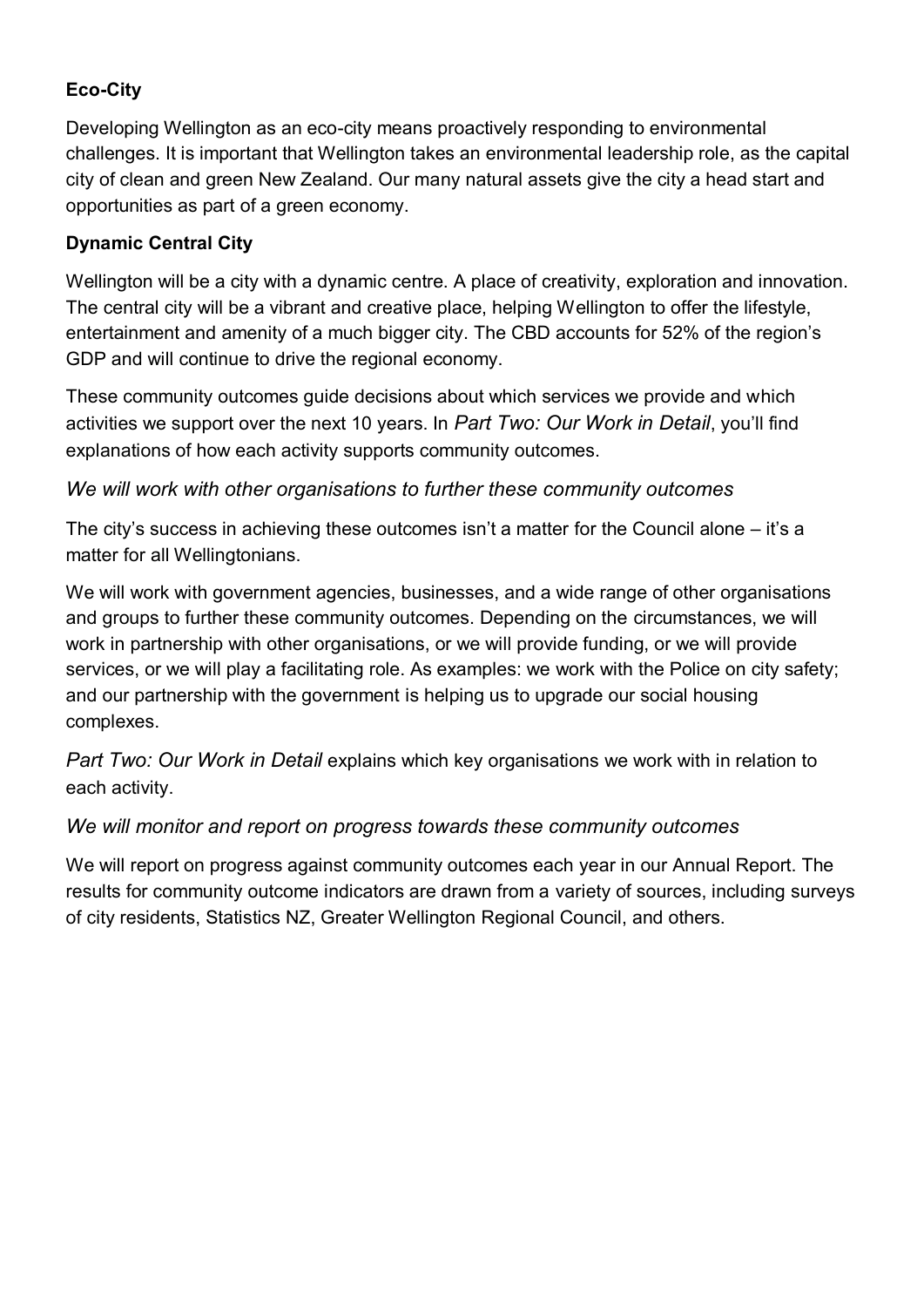# <span id="page-12-0"></span>**Our three priorities**

In this plan we want to address the immediate issues we face while also taking important steps towards our long-term vision. We will also effectively manage the city's resources by working smarter. Consequently we are proposing to focus our efforts on the following three priorities.

### **Priority 1: Wellington – an inclusive place where talent wants to live**

Our economic future depends on our ability to attract and retain people, and employment opportunities, in our city. To do this, we will maintain our investment in those things that make Wellington a great place to live, while increasing our investment in activities that will grow the economy and make Wellington an even more attractive place to work, invest in and visit. At the same time we will continue to work in ways consistent with an inclusive community. This will include providing accessible and affordable services and promoting a sense of safety, fairness and tolerance.

#### **Priority 2: Resilient city**

To maintain and enhance our city's resilience, we will prioritise investment in earthquake strengthening the city's key infrastructure and work with businesses and communities so that, as a city, we are better prepared for and can swiftly recover from such an event.

#### **Priority 3: A well-managed city**

We are committed to providing effective services that are good value for money. To achieve this priority, we will focus on simplifying our processes, making the best use of technology, working in partnership with others, managing demand ahead of investing in new assets, and looking for opportunities to reduce costs and generate income. This will help us stay within the parameters of our financial strategy by keeping rates affordable and managing our debt levels.

Our three priorities are the focus for our activities, investment and energy. Priority one directly links to our Wellington Towards 2040: Smart Capital vision and highlights the key steps we are taking towards achieving our community outcomes. Priority two provides an immediate focus on increasing Wellington's resilience to earthquakes. This, and our liability for weather-tight buildings, represent a significant cost to Council in the short and medium term. Priority three represents our commitment to keep our costs low and, consequently, to keep our rates and charges affordable.

In this summary, we will highlight the key issues and proposals under each priority, including those that changed as a result of consultation on the draft plan. We will also identify how they link to the seven areas under which we group our activities; namely Governance, Environment, Economic Development, Cultural Wellbeing, Social and Recreation, Urban Development, and Transport. This is so that you can find out more information about them, including financial information, later in this plan.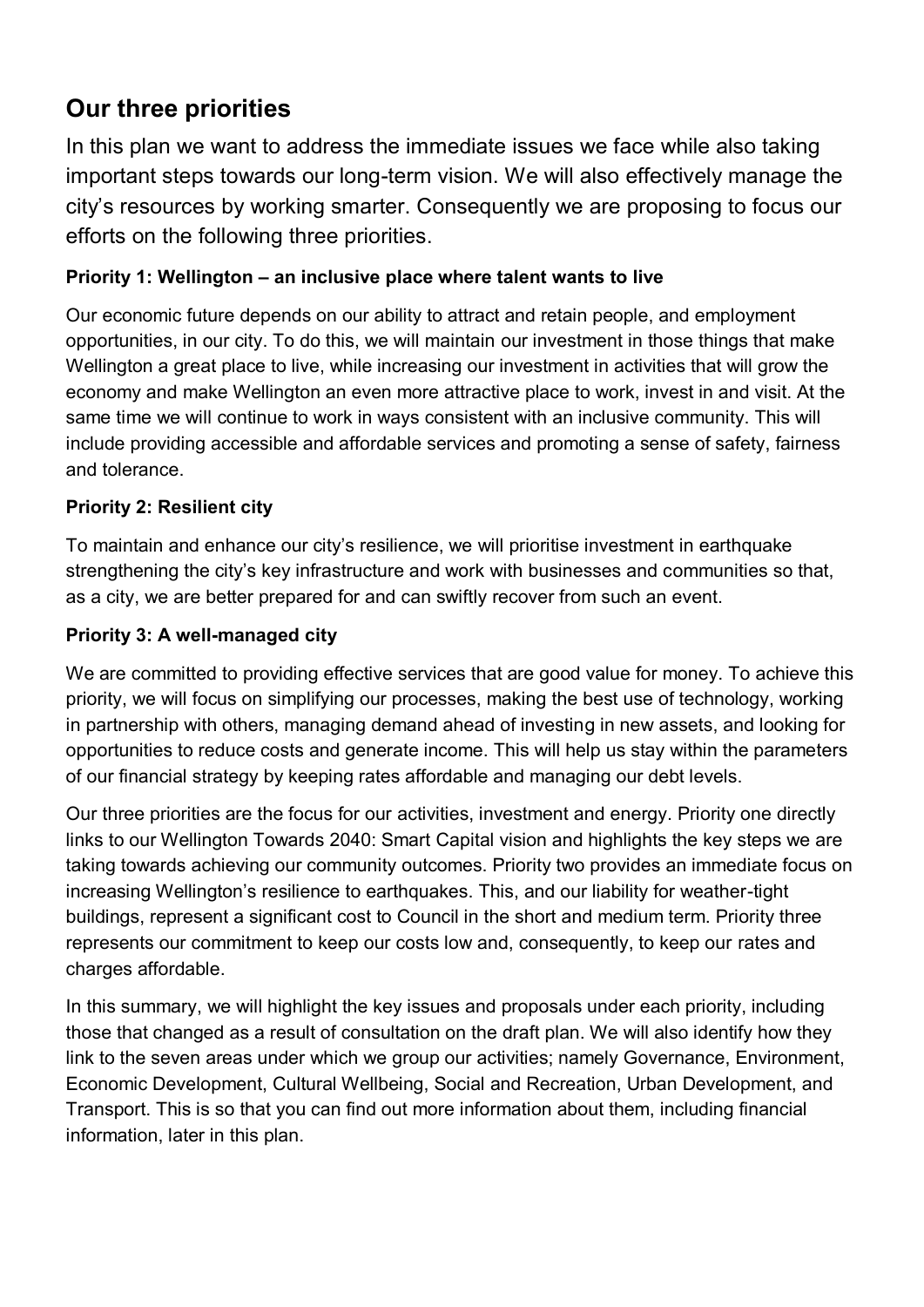## <span id="page-13-0"></span>**Priority 1: Wellington – an inclusive place where talent wants to live**

#### **Economic Development**

During the consultation period, the Council received strong support for a number of proposals in this area. We will now proceed with the 'Destination Wellington' initiative by developing an operating arrangement with key partners, which provides for clear roles and responsibilities, and that meets the city's economic needs for attracting business, talent and investment. Key performance indicators will be drafted accordingly and presented to the Council for approval.

The Council has also made provision to support long-haul flights to Wellington by retaining funding of \$200,000 (for the Council to administer for this purpose) and identifying a funding mechanism to rapidly respond to an opportunity should it arise. It has also confirmed funding for The Hobbit Premiere later this year and funding for the FIFA Under 20 Men's World Championships in 2015 (although at a reduced level following feedback from the community).

A number of the Council's activities in this area are funded through the Downtown Levy. This is a rate that businesses based in the central business area pay in addition to their ordinary rates. The area where this levy applies has increased marginally in this plan, to include more businesses that benefit from the activities funded through it. In response to submissions from levy payers, the Council has continued to provide Positively Wellington Tourism with funding of \$1m per year for the next three years to undertake its Australian marketing campaign. We will also provide Positively Wellington Venues with funding of \$4m to refurbish Shed 6 and the TSB Arena to act as a temporary replacement venue for The Town Hall while it is earthquake strengthened. This is necessary to retain valuable conference activity in the city during this time. The future use of these buildings will be subject to a review on the completion of the strengthening of the Town Hall.

The Council decided not to proceed with a proposed reduction in funding for Te Papa. A majority of submitters were opposed to this proposal saying Te Papa is Wellington's premier visitor attraction, is important for education purposes and contributes significantly to the city's cultural capital status. Te Papa also identified greater opportunities to align their activities with the Council's new strategic direction and priorities, for example demonstrating how its activities off-shore reflects positively on Wellington as the home of the museum. There has also been agreement that there will be a closer working relationship and greater transparency around the use of the Council's funding, with the contract to be reviewed in 2015 (i.e. it is a three year contract).

#### **Environment**

In parallel to the consultation on our draft plan, we consulted on the establishment of a Council Controlled Organisation to manage Zealandia, Wellington Zoo, the Botanic Garden and Otari-Wiltons Bush. Following significant feedback on this proposal, a new alternative 'partnership model' for Zealandia was developed and agreed to by the Council. This includes new governance and funding arrangements between Zealandia and the Council. Submissions on the proposal also highlighted the number and range of other environmental attractions the city has. They supported a wider initiative that would raise the profile and connections between these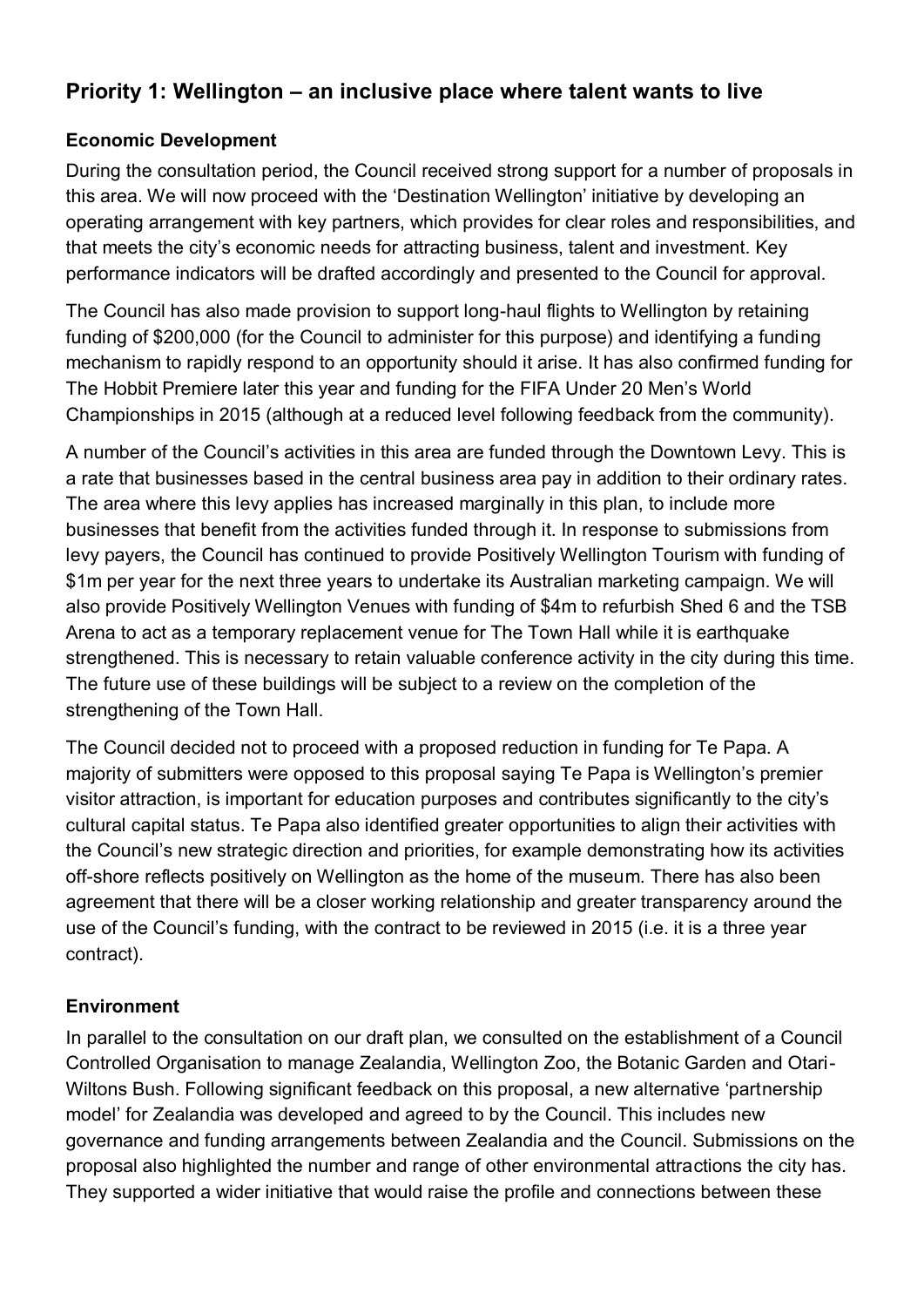features of Wellington, which the Council agreed to pursue with other partners such as the Victoria University of Wellington.

The Council also decided to reinstate support for a number of environmental programmes and projects. This included reinstating a previously planned increase in funding of \$36,000 from 2012/13 for the Biodiversity Action Plan, deciding not to reduce the Environmental Grants pool by \$40,000 and, deciding to proceed with the upgrade to the Curator's Cottage at Otari-Wiltons Bush at a cost of \$316,000 over two years starting in 2013/14.

It also agreed the projects to be funded by the Plimmer Bequest and to enter into a formal agreement with the Greater Wellington Regional Council to manage Council land adjacent to Belmont Regional Park, both as outlined in the draft plan.

#### **Urban Development**

The Council is also investing significantly in the Central Business District and our suburban communities. In the central city, we are planning a number of projects to implement our Central City Framework. These begin with proposed improvements to Opera House Lane and Eva Street. Further detail on this and other projects in the framework can be found in the urban development section of the plan. Also in this section, and based on input during the consultation period, we have reinstated funding for the upgrade of the Miramar Town Centre. Submitters reinforced their support for the current proposal and that it would address the main issues with the current lay-out. They also emphasised the level of recent private investment in the area and their continuing commitment to contribute to the area. The Council agreed the project should be delivered in a way that is coordinated with any changes that Greater Wellington needs to make to implement the bus review. Similarly, the Council agreed to reinstate funding of \$559,000 to undertake the second stage of the plans to upgrade the Kilbirnie Town Centre – Coutts Street/Onepu Rd.

In terms of the Waterfront, a design brief will be prepared to guide the future of north Kumutoto. This area will now be developed inline with the Environment Court decision, which will see buildings at a lower scale on two sites and another site retained as open space. The building developments will pay for the cost of developing open space on the waterfront. Other initiatives include strengthening of wharf piles and the construction of a new diving platform on Taranaki Wharf. The Council will increase the loan to the waterfront company by \$5 million to bridge the timing difference between undertaking the public space works and receiving the commercial proceeds from developments.

#### **Social and Recreation**

Another change arose during the consultation period when the SPCA offered to contribute to the cost of capital works on the former Chest Hospital so that they can relocate their services to that site. The Council welcomed this proposal, which not only enables the SPCA to better deliver its services within Wellington, but also ensures an important heritage building on the Town Belt is productively used and well-maintained.

Council agreed to fund a series of upgrade projects in line with our Community Facilities Policy. These include improvements to the Keith Spry swimming pool in Johnsonville, and the building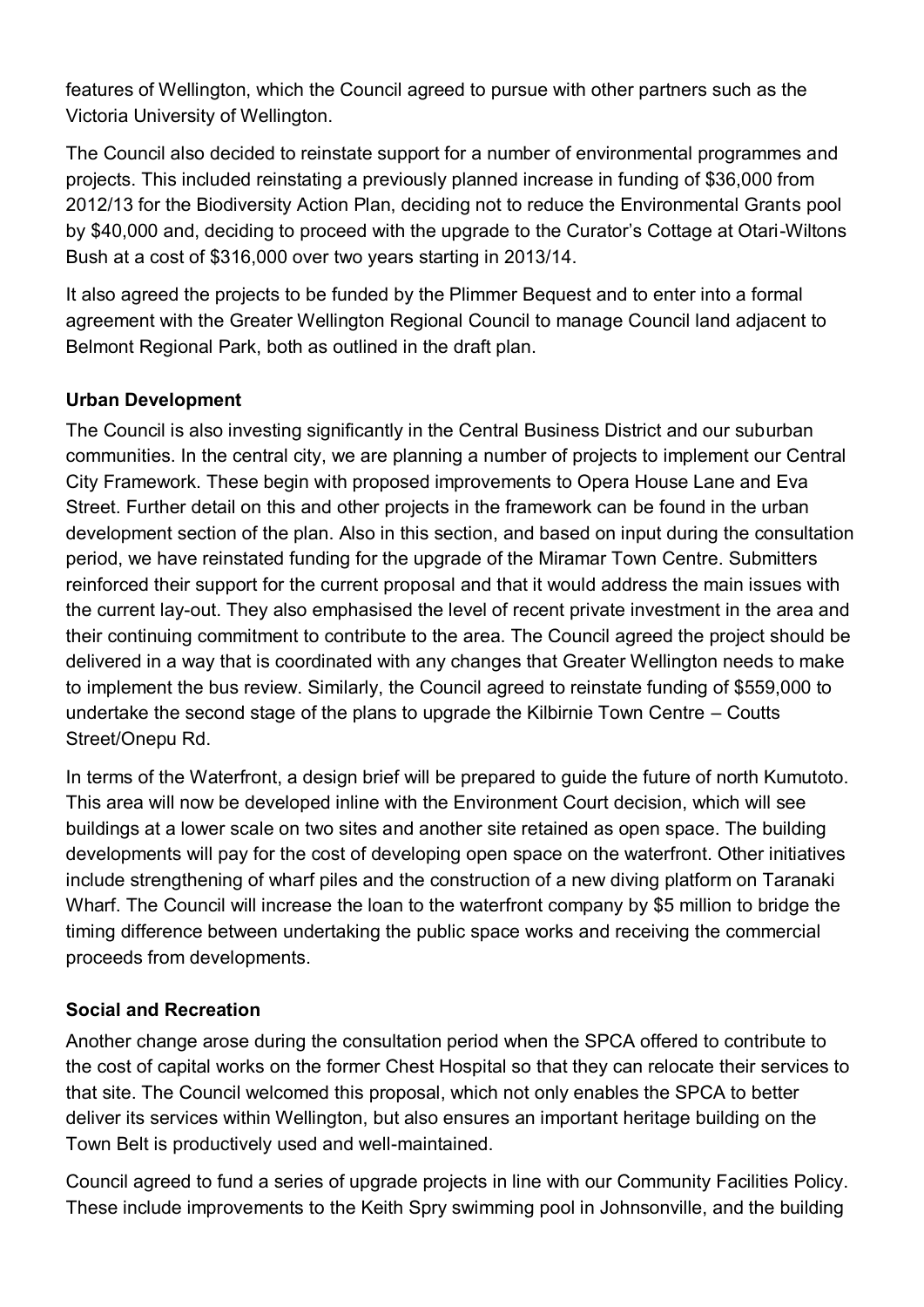of a new library next to it, to meet the needs of the growing population in the northern suburbs. Also included in the plan from 2016/17 are upgrades of the Aro Valley Community Centre, the Newtown Community and Cultural Centre, the Strathmore Community Base and the Kilbirnie Community Centre.

Other key projects include our investment in additional artificial sports fields, beginning with one on Alex Moore Park in 2013/14 to coincide with a local community led upgrade of the existing sport and community facility at the park. The annual operating grant for the Basin Reserve Trust has also been increased from \$180,000 to \$355,000.

### **Cultural Well-being**

The Council agreed to the establishment of and making a contribution to, the Regional Amenities Fund, pending agreement from across the region.

Funding changes have also been made in the area of cultural wellbeing with decisions to continue funding the New Zealand International Arts Festival at the current level, increase the level of the cultural grants pool, but reduce the level of the Public Art Fund.

#### **Transport**

Following submissions during the consultation period, the Council agreed to bring forward funding earmarked for Johnsonville roading improvements, up to a total of \$5.365m (uninflated), to align with the timeline for the redevelopment of the Johnsonville Shopping Centre.

In keeping with a large number of submissions we received, the Council is investing in cycle safety projects and new cycling routes. It also agreed to take a collaborative leadership role on the Great Harbour Way initiative. We are also reinstating funding for minor safety projects and new bus shelters.

### <span id="page-15-0"></span>**Priority 2: A resilient city**

During the consultation process, people expressed strong support for this priority and the proposed projects under it.

#### **Environment**

Many of these are in our environment group of activities, including projects to increase the resilience of our water network. One of these is to build a new water reservoir on the Prince of Wales Park, which will serve Wellington Hospital's emergency needs as well as providing bulk water supply to meet the needs of the city's growing inner-city population. We also plan to develop strategic partnerships, and continue investing in existing climate change initiatives, to help achieve Wellington's emissions reduction targets.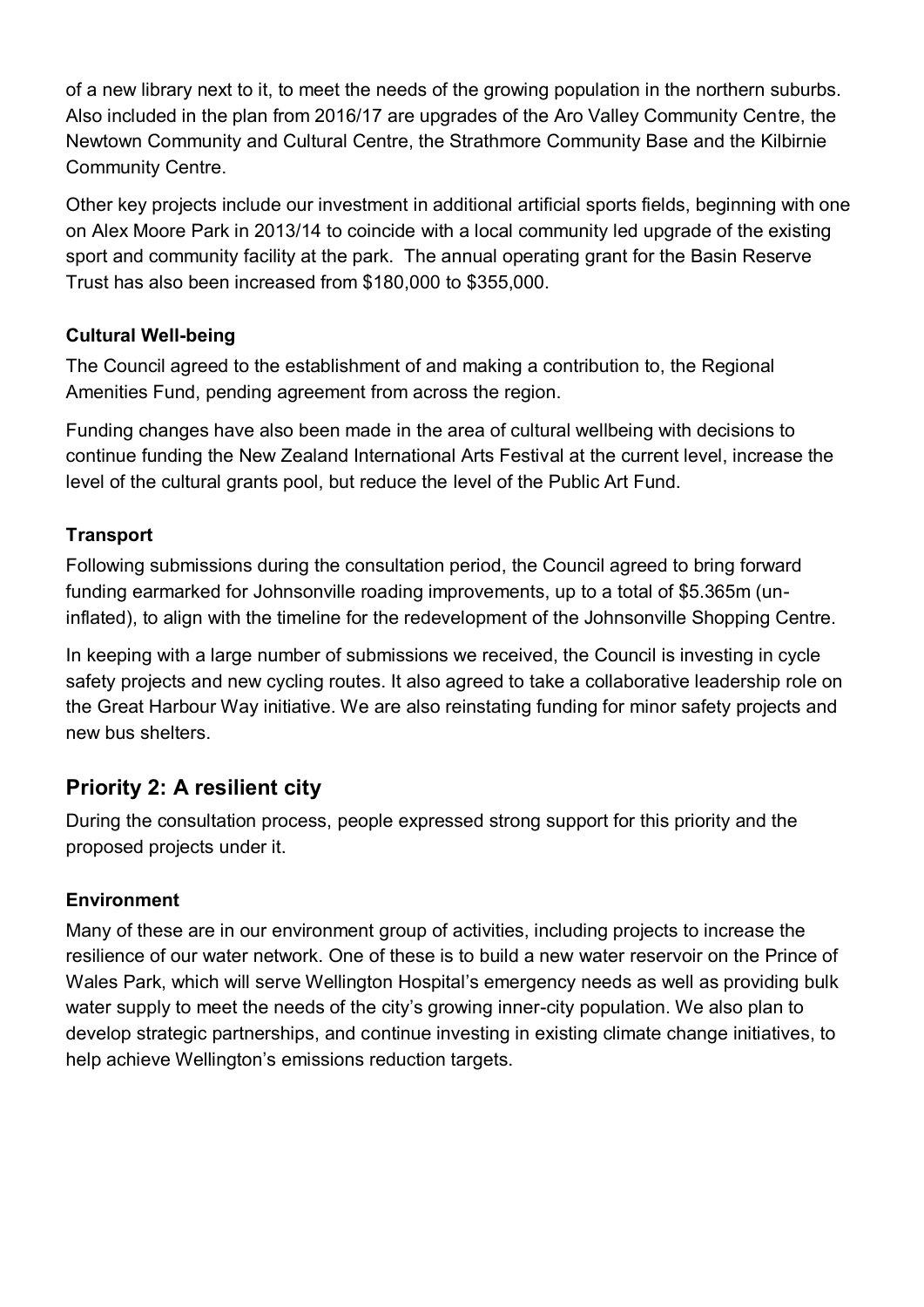#### **Urban Development**

Other key projects include earthquake strengthening the Council's buildings and helping others to earthquake strengthen.

As a result of officers undertaking additional earthquake assessment work and planning during the consultation period for this plan, changes have had to be made to the funding for earthquake risk mitigation budgets (relating to council-owned buildings). Capital and operational budgets have been increased by a total of \$1.86m and \$2.8m respectively and rephased as a consequence of the changes in scope, nature and timing of the earthquake strengthening work. It was also recognised that further funding requests to undertake capital works related to this programme will be presented in the future.

We will also be assisting other building owners to strengthen their buildings and continuing to provide heritage grants, the focus of which will be on remedying earthquake-prone structures or obtaining related reports.

#### **Transport**

In addition, we are undertaking a number of projects to increase the resilience of our roading network. These include building new retaining walls on key transport routes as well as strengthening or rebuilding tunnels and bridges throughout the city.

## <span id="page-16-0"></span>**Priority 3: A well-managed city**

In the draft plan, the Council highlighted a number of initiatives designed to help it balance its budget. These included making savings now, working smarter (which included working with other Councils), reviewing how we look after our assets and, making some changes to our fees and charges.

People generally applauded the Council for taking steps to keep its costs and rate increases down. After receiving feedback during consultation, we changed some specific proposals (including not reducing funding for Te Papa and proceeding with a partnership with the SPCA for the use of the Chest Hospital) as outlined above.

Another issue that we received a number of submissions on was the proposal to change the encroachments fee structure. The intention of the proposal was to move from a flat fee applying to all encroachments to a structure that more reflects the value of the private benefit received by the licence holder. The proposal sought to achieve this through relating the fees to the rateable value of properties in different parts of the city. Many submitters opposed this proposal saying that it was not fair. Submitters said that the utility of the land did not change between suburbs despite land values changing, that in many cases the public still had access to the land and that many encroachment holders were maintaining the land for the Council. At the Council meeting to adopt the plan, Councillors decided to retain the encroachment fee structure at its pre longterm plan level, adjusted for CPI in 2012/13 and inflation adjusted annually after that. It was also agreed that the encroachment fee structure would be reviewed in time for the 2013/14 draft annual plan and the Council would continue to advocate for a simplified process regarding road stopping.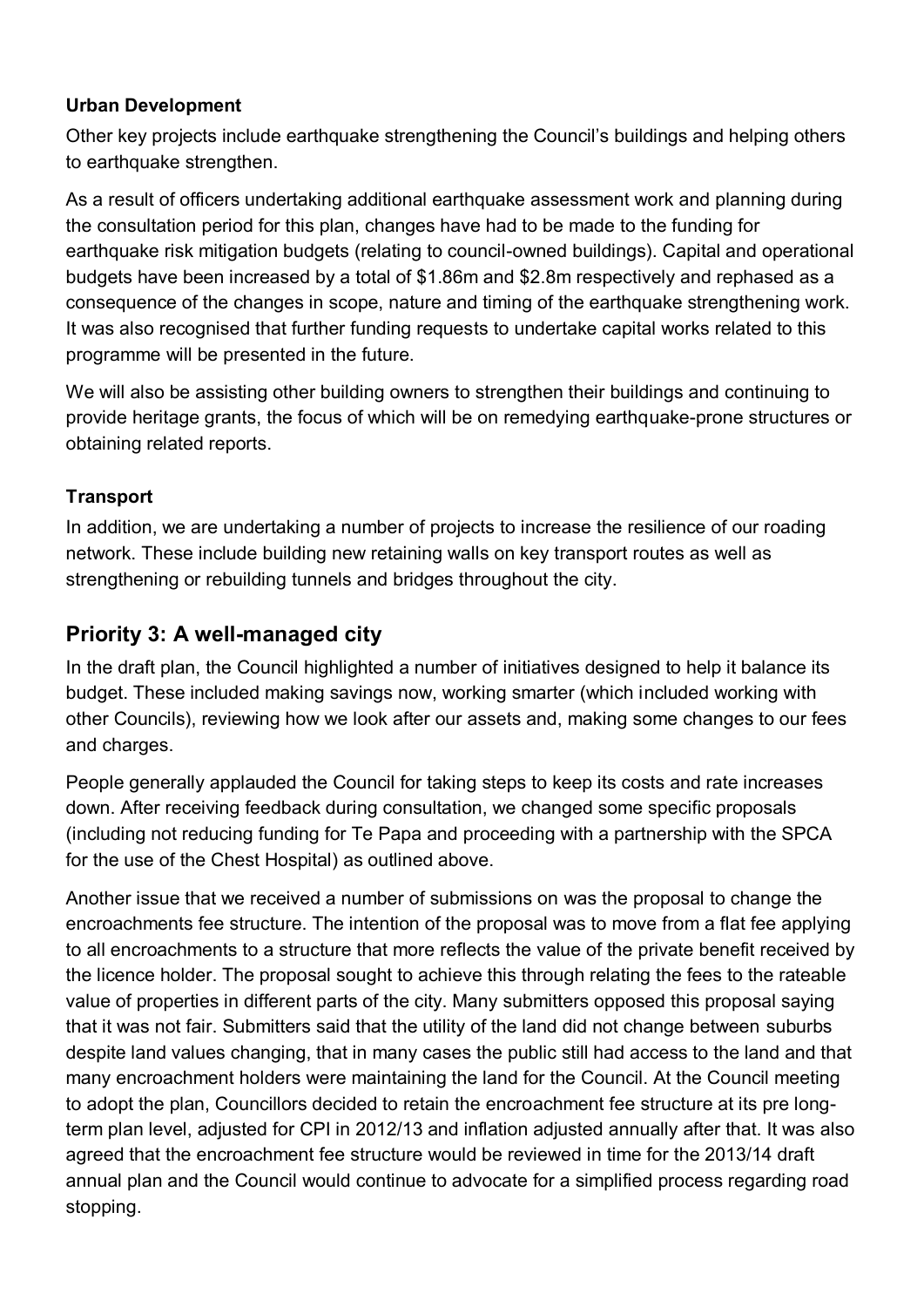A number of changes to other fees and charges were made when this plan was adopted. New fees are detailed in the Finance section of the plan.

Other comments generally supported our intentions to work more with other councils and to undertake reviews of our services. The results of planned reviews will be presented to the Council, and where necessary, consulted on with the community. It is noted that the Council voted to stop work on a joint waste management Council Controlled Organisation with Porirua City Council.

During the consultation period, the Council undertook an external review of the City Safety Officer programme. As a result, it decided to reduce both the scope of the service and the hours of its operation, and to deliver the service in-house rather than through a contract for service. As a result of these changes the costs of the service will reduce to \$480,000 in 2012/13. From 2013/14, the service will include a volunteer programme which will increase the annual cost of the whole service to \$555,000.

Finally, while Council agreed to reduce the size of the Our Wellington page as proposed in the draft plan, it also agreed that staff would develop a communications and marketing plan that outlines the most appropriate channels and addresses the future need for the page.

#### **Financial Strategy**

A majority of people who completed our submission form, and participated in our long-term plan survey, felt that the proposed rates targets and limits in our Financial Strategy were 'about right'. Both were adopted by the Council as proposed in the draft, along with the other aspects of our Financial Strategy, which you can find in the Finances section of this plan.

The rates limits are set as an indexation based on the Local Government Cost Index (LGCI) and these are currently forecast between 3.3% and 3.9% over the ten years. Currently the forecast rates increases exceed the planned limits by up to 0.6% in years 4 and 5. We acknowledge this temporary breach but have established a number of measures, including the set up of the Financial Sustainability Working Party to work towards bringing these increases below the limits by year four. We acknowledge that there may be impacts on service levels in the future to achieve rates at a level below our limits. Our goal is to find more efficient ways to deliver current services, however if there will be any impact on service levels, we will not implement any changes without consultation.

The planned capital expenditure sets projected borrowings at a level within the borrowings limits we set. We are planning to spend \$68.966m, \$80.275m and \$61.198m on improvements to existing assets and new assets in years 1-3, 4-6 and 7-9 respectively. While this is higher than the \$60m goal we set for each of the three year periods, we are committed to significant resilience projects including earthquake strengthening and the construction of the Prince of Wales Reservoir and believe this is the best decision for the people of Wellington in the long term.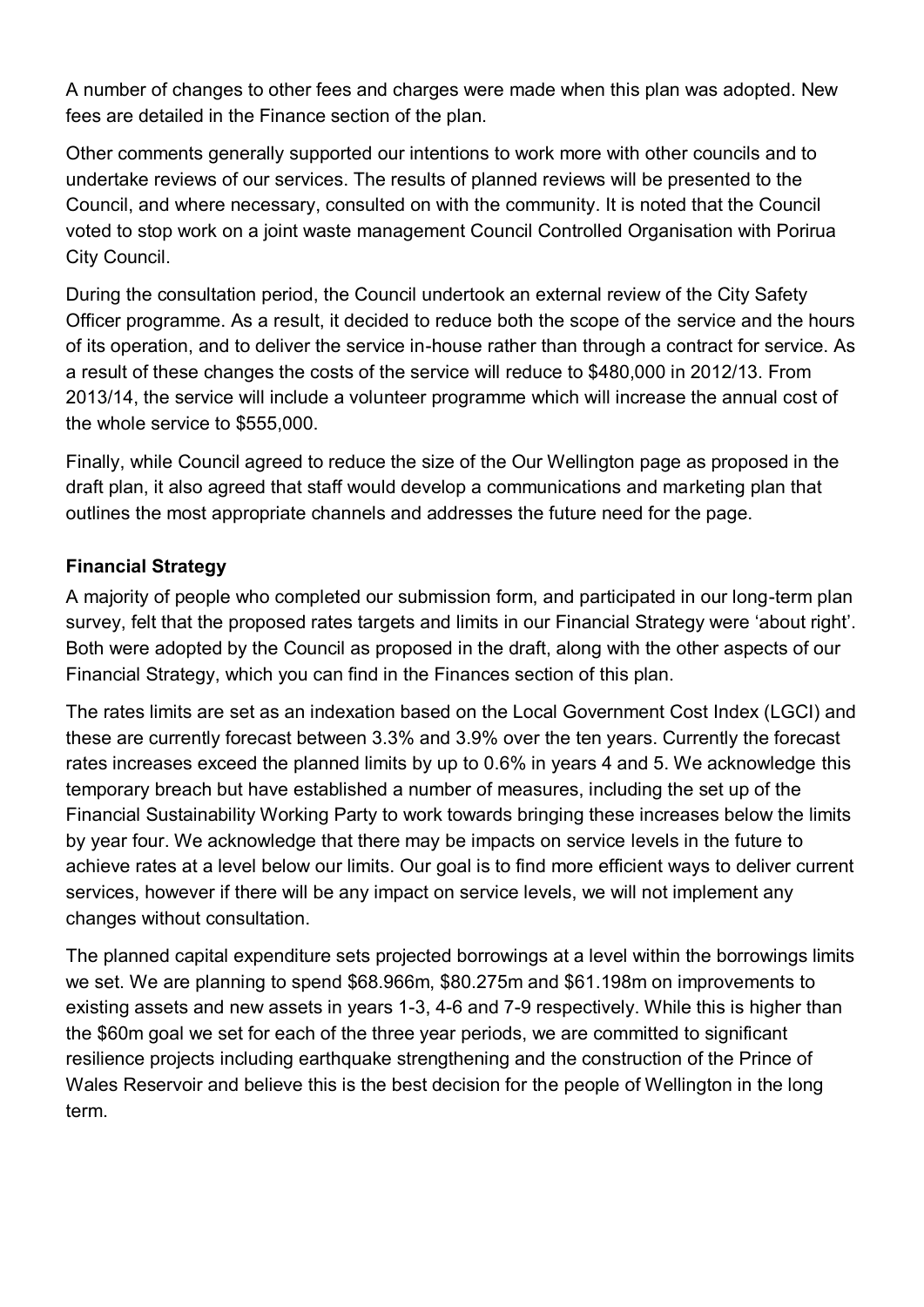Another significant consideration during the development of this plan was a review of how the Council plans and budgets to replace assets when they come to the end of their useful life. This is a significant area of expenditure and we looked at several options to reduce it. In submissions on the draft plan, and in the survey responses, people said that we should make the proposed reductions in expenditure and reduce rates as a result.

After considering other options to reduce expenditure in this area during the consultation period, the Councillors have decided to reduce rate-funded depreciation by \$4 million per year for the duration of this plan. This means we will not collect this money, and so rates rises will be kept lower.

However, it also means we will have less money to spend on renewing our assets. This increases the risk of assets failing, as it is estimated that around 5% of assets ready for renewal will be kept in active service longer. The Council will manage the impact of this in two ways. Firstly, it will continue to focus expenditure on renewing the most critical assets across all our asset groups. A risk assessment process will be used to make sure that we do renew those assets where failure could result in significant risks to people's safety, major costs or disruption. Secondly, if failures do occur to less critical assets, the Council is committed to responding rapidly to minimise the potential risks.

In parallel to this, the Council will undertake a detailed analysis of its assets to identify those that could be divested, not renewed or modified (to increase their life) in both the short-term and the longer-term. This could be technology assets, equipment or assets that are not essential to the delivery of our services. These will be presented to Councillors, and where appropriate to the public, for a final decision on their future. Depreciation will no longer be rated for on those assets that remain on the schedule. Council may subsequently choose to divest itself of those assets or run them to the end of their usual life.

The aim of this strategy is to reduce the impact of asset ownership to the ratepayer.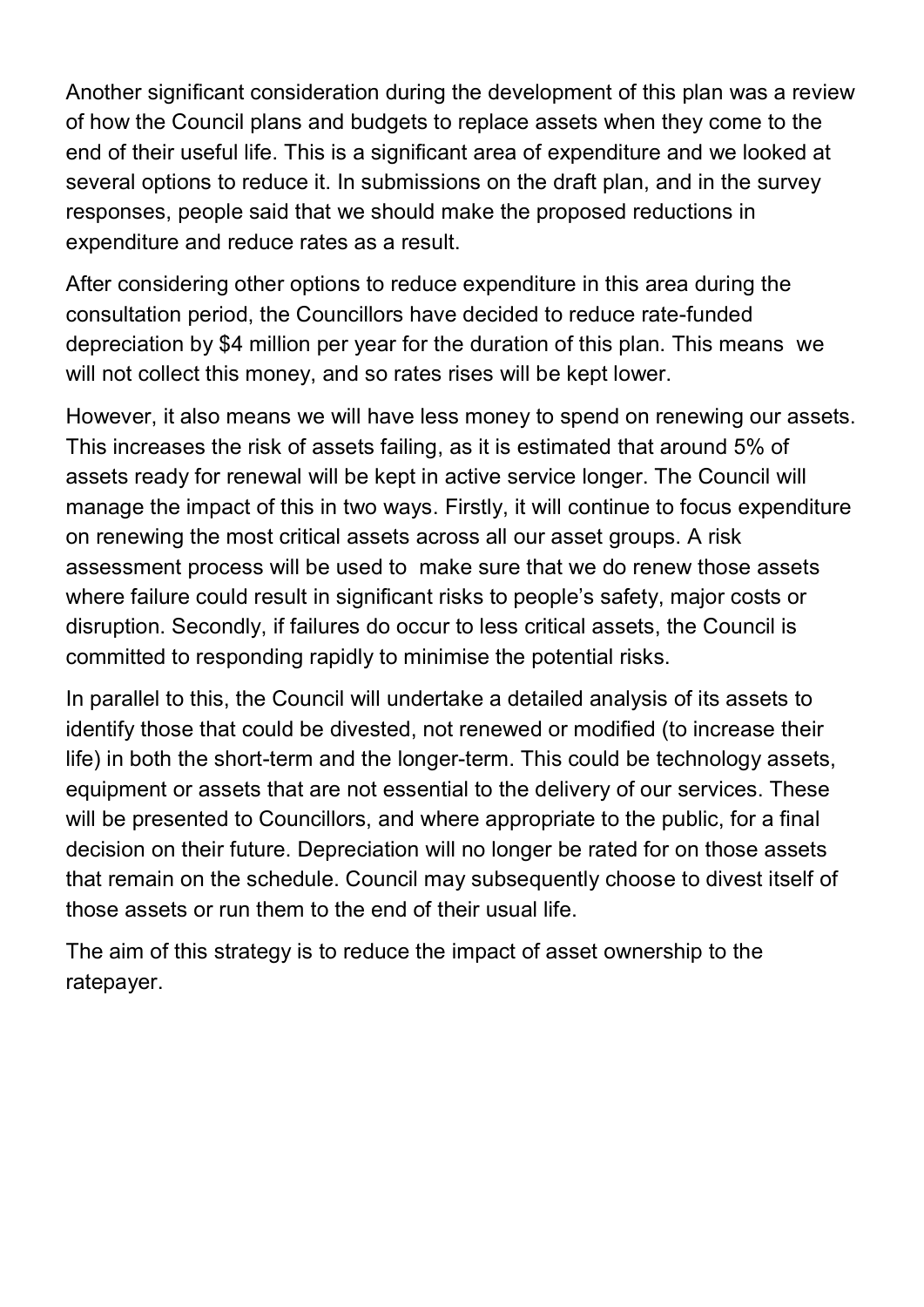# <span id="page-19-0"></span>**The consultation process**

# <span id="page-19-1"></span>**The process**

Formal consultation on the long-term plan ran from 16 April until 18 May 2012. The Council used a broad range of methods to engage people in the process and gather their feedback on proposals. These included a series of community meetings and clinics led by Councillors, meetings with key stakeholders (including the Council's reference groups and mana whenua partners), an independent online survey of the Wellington population and, the use of an on-line budget simulator where people could achieve their preferred rate rise by identifying projects to be funded. There was also a high level of media coverage on key issues under consultation in the draft plan.

### **The results**

Our consultation resulted in over 2600 written submissions with 174 of these also presenting their submission in person to the Strategy and Policy Committee. This is a record number of submissions on a Wellington City Council annual or long-term plan document. The submissions covered a wide range of the Council's activities, with the majority focused on key issues and proposals identified in the summary document. A high number of responses were received on some of the proposals identified as 'alternative proposals not included in the plan'. In parallel with this, the Council consulted on an Eco-City proposal in relation to Zealandia and other natural attractions in the city. This resulted in over 1600 additional submissions.

### **The Council's response to submissions**

Most submitters strongly endorsed the Council's new vision, community outcomes and priorities. Many of the Council's key partners identified how their activities aligned to those priorities and, in some cases, alerted the Council to new opportunities for, and benefits from, partnering with them.

Many submitters strongly supported proposals as outlined in the draft plan. These were confirmed by Councillors and are highlighted in the executive summary or the Our Work in Detail sections of this document.

A number of submitters requested changes to proposals in the plan. In some cases, they provided new information, or identified new partnership opportunities, which supported the change they requested. This resulted in a number of amendments to the final plan, most of which have been highlighted in this executive summary.

Some submitters asked the Council to support new initiatives which were not identified in the initial plan. This resulted in the Council deciding to implement, or investigate further, some of these including: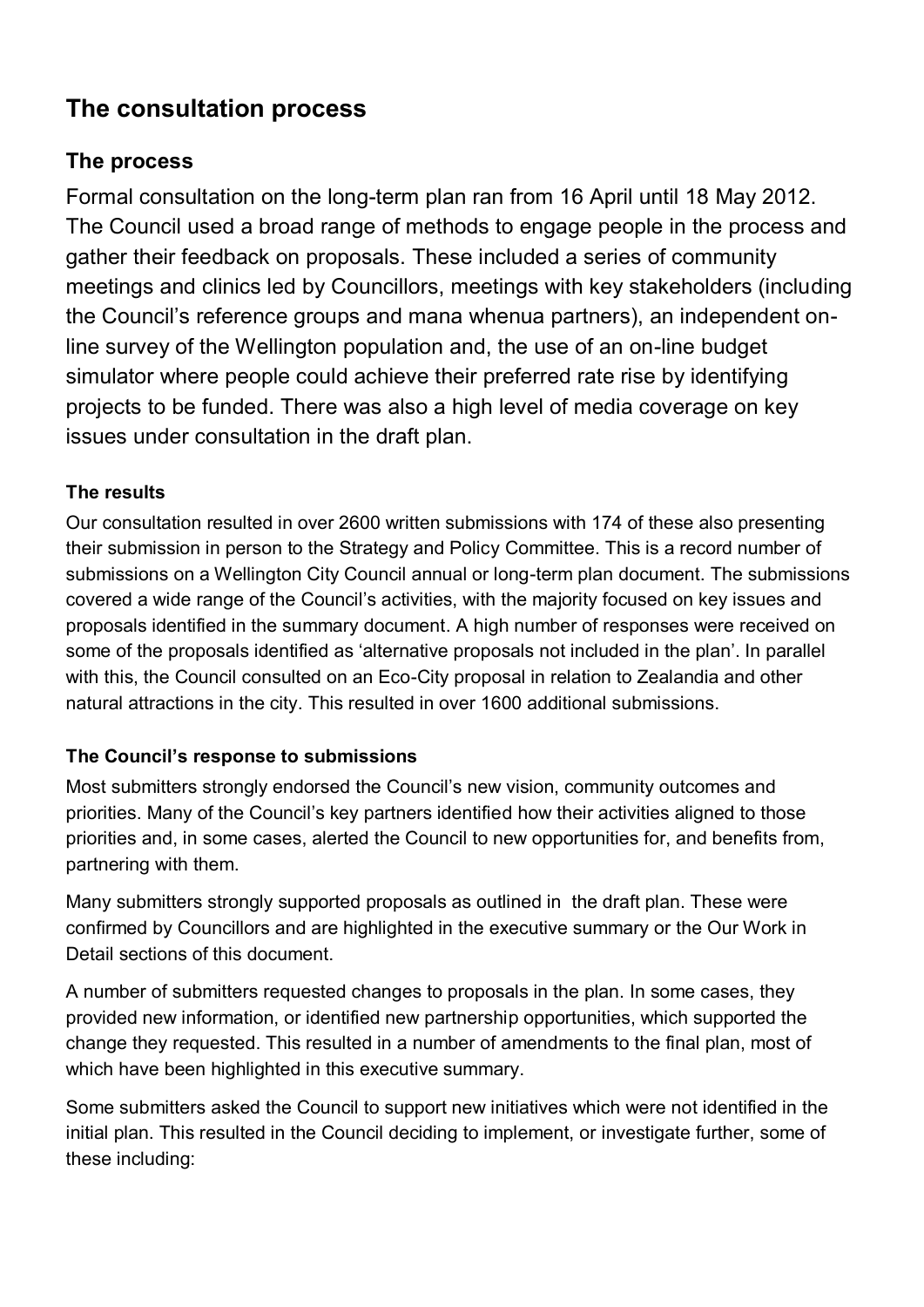A proposal by East by West Ferries for a new extension to Seatoun Wharf to enable an all weather commuter ferry service to operate:

It was agreed that staff will work with the ferry company and the Greater Wellington Regional Council to assess the requirements and costs of this proposal. Future Council funding is conditional on East by West Ferries providing the Council with a business plan supporting the proposal, producing a detailed design of a suitable wharf extension, and contributing half the required funding.

- A proposal for a couch and rye grass trial on a Council sports field was received: Council staff developed an alternative proposal in response. This was accepted by the Council and should result in a trial on Churton Park in 2013/14.
- A request for additional operational funding from Surf Life Saving New Zealand to increase its service levels on Wellington City beaches. The Council agreed to provide additional funding of \$20,000 per annum for this purpose.
- A proposal for a wilderness toilet at Tarakena Bay:

Some submitters identified proposals that would require further investigation. The Council agreed to work with those parties to undertake this work. Examples of these include:

- o A large number of submissions (42% of submissions on the draft long-term plan) were received in support of an extension to the Wellington Regional Aquatic Centre. The Council did not include this in the plan, but did instruct officers to explore, with proponents of the extension, additional alternative funding sources for this proposal.
- The Council also requested a report on the scope of a feasibility study for the Clyde Quay Restoration Master Plan. It will be considered in December 2012, with any associated costs considered as part of the 2013/14 Draft Annual Plan.
- Any decision on the divestment of Vogelmorn Hall has been deferred for at least two years to coincide with the end of the lease on associated land to the Vogelmorn Bowling Club. During this time officers will engage with users of the hall, and the surrounding communities, to identify options for the future of the site.

Other submitters requested Council support for smaller projects and initiatives. It was decided that these could be addressed within existing budgets and other resources. These requests have been sent to relevant Council staff to respond to and progress as appropriate.

A number of submitters suggested improvements to content or wording in the plan. Where appropriate, changes have been made to this final document. Examples of these included:

- The Council's Accessibility Advisory Group identified a number of places where incorrect terminology was used in the full draft plan. The wording has been amended in this final version of the plan.
- Port Nicholson Block Settlement Trust and other submitters called for greater commentary on the importance of the harbour and Wellington's connections to the Porirua Basin in the final plan. These changes have been included in the plan.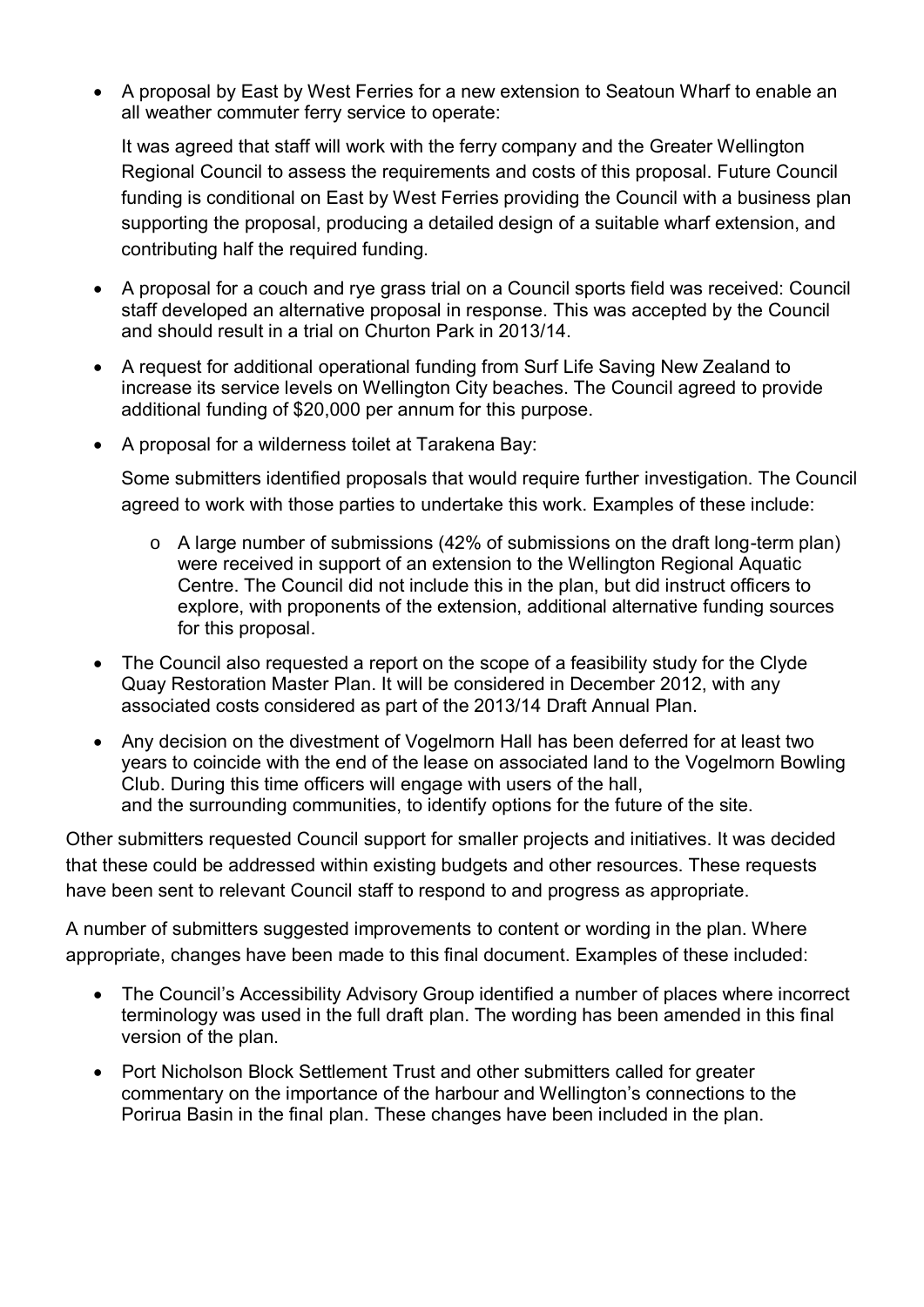# <span id="page-21-0"></span>**Summary of our work**

# <span id="page-21-1"></span>**Our work at a glance**

We group our work into seven areas. Describing our work in this way provides coherence, and ensures we retain a clear sense of direction.

## <span id="page-21-2"></span>**Governance**

Our governance work includes running local elections, holding meetings of the Council and its committees, producing policies and strategies to guide our work, seeking feedback on our proposals from members of the public, producing annual plans and annual reports to make ourselves accountable to residents, engaging with Maori and stakeholder groups, and providing information about our services and activities.

The key challenges we face are to increase participation levels and build trust and confidence in civic decision-making.

# <span id="page-21-3"></span>**Environment**

We look after the city's 34+ square kilometres of reserve land, as well as beaches, coastline, and botanical gardens. We provide funding support to the Zoo and Zealandia.

We also: provide water supply, stormwater and sewage disposal; provide recycling and waste disposal services; offer grants for environmental initiatives; and promote energy efficiency and sustainability. The environment is by far our biggest area of spending.

One of our long-term goals is for Wellington to be an 'eco city', one that has an environmental leadership role and responds proactively to environmental challenges. Our aim is for Wellington to move steadily towards a lower carbon future based on 'green' innovations that also provide an economic edge and support outstanding quality of life.

Though Wellington enjoys a stunning natural environment, the challenges we face are significant. We need to make our network infrastructure more resilient, and like other cities, we need to find ways of becoming more sustainable – to address broad issues such as climate change – by producing fewer greenhouse gas emissions, dumping less waste, using resources such as water and energy more efficiently, and protecting biodiversity and ecosystems.

# <span id="page-21-4"></span>**Economic development**

We work to attract major events such as the World of WearableArt Awards and the International Sevens. We also fund tourism promotions, and support attractions such as the Carter Observatory and conference venues such as the Wellington Convention Centre.

To support businesses, we advocate for the city's interests to central and regional government. We maintain links with other markets through sister city relations. Our initiatives complement the regional economic development programme provided by the regional development agency Grow Wellington.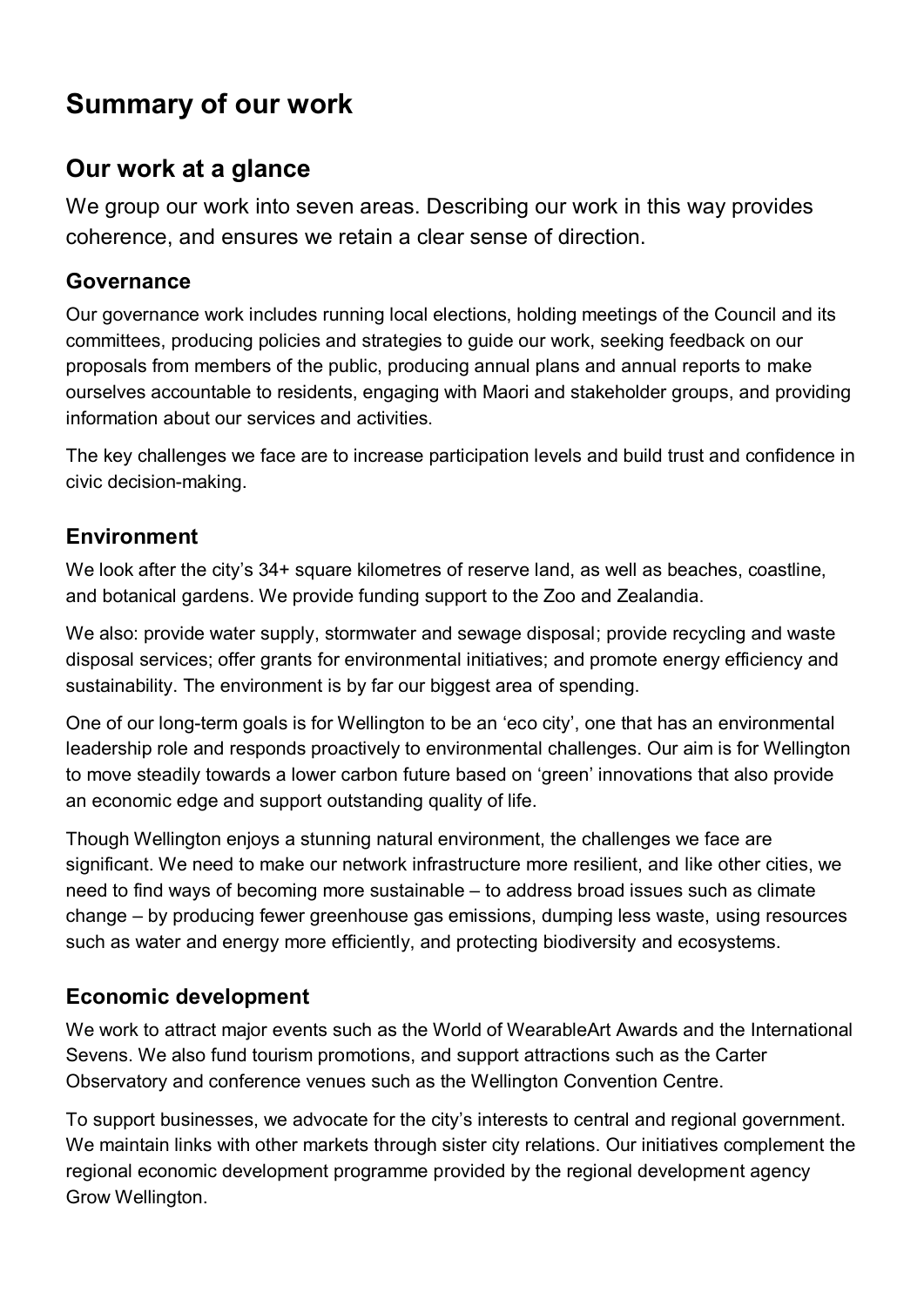A key aspect of our 2040 vision is for Wellington to have a smarter and stronger economy – one that is based on knowledge, skill and innovation; that provides a wider range of exciting and rewarding jobs; that leads to greater prosperity, and is based on stronger connections between people and businesses both within the city and around the world.

We continue to work towards this vision while recognising the constraints imposed by the global economic slowdown.

## <span id="page-22-0"></span>**Cultural well-being**

We fund the city's popular art galleries and museums, operate Toi Poneke – the Wellington Arts Centre, and support the NZ International Arts Festival, and other institutions.

We also provide cultural grants, and support community events and festivals

A key aspect of our 2040 vision is for Wellington to be a 'people-centred' city – one that is welcoming and friendly, and embraces diversity and change. This doesn't just mean maintaining our edge as New Zealand's arts and culture capital, it also means ensuring that the city remains friendly and vibrant, and continues to have a strong sense of identity expressed through its urban form, openness and accessibility.

## <span id="page-22-1"></span>**Social and recreation**

We provide some homes for people whose needs are not met by state housing or the private housing market, fund projects to help homeless people, support community organisations, and provide community centres and halls.

We also work to protect public health and safety through projects such as monitoring the city centre, banning liquor consumption in public in parts of the city, licensing food and liquor outlets, animal control, regulating other public health risks, providing toilets and cemeteries, and preparing the city to deal with emergencies such as earthquakes.

Our recreation work includes: providing playgrounds, swimming pools, recreation centres, sports fields and marinas; running recreation programmes; and reducing the costs of using sport and recreation facilities for people eligible for our Leisure Card subsidy scheme. We also provide libraries throughout the city.

A key aspect of our 2040 vision is for Wellington to be a 'people-centred' city – that is, a city that puts people first, is healthy and safe, welcoming and friendly, provides opportunities for all, has strong neighbourhoods and communities, and embraces diversity and change.

Key challenges include providing for a population that is growing in size, getting older, and getting more diverse, and catering to demand for more and better facilities.

## <span id="page-22-2"></span>**Urban development**

Our urban development work includes enhancing the waterfront and city and suburban centres, developing public spaces such as urban parks and squares, looking after heritage sites, assessing and issuing building and resource consents, ensuring earthquake-prone buildings are strengthened, and planning for the city's future development.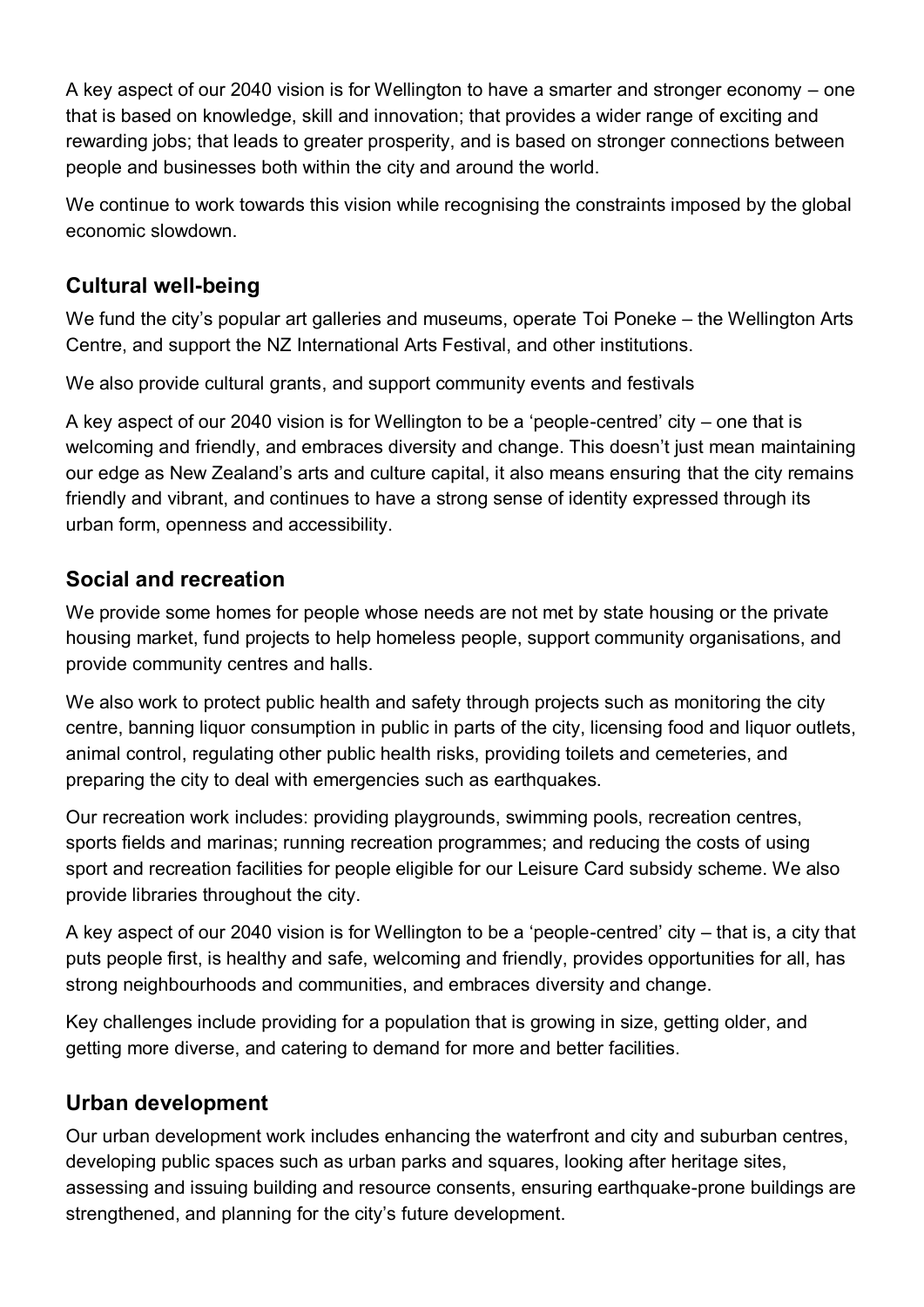The growth expected in Wellington over the next 20 years creates some challenges. We're aiming to respond to those challenges in ways that are sustainable and preserve the city's special character. A key approach is to improve land use and transport by focusing development in key centres or 'hubs'.

Our 2040 vision is for a people-centred city that is vibrant and resilient, has strong communities and a powerful sense of identity and 'place' expressed through urban form, openness and accessibility. A key aspect of that vision is a dynamic central city – an attractive place for creativity, exploration and innovation.

# <span id="page-23-0"></span>**Transport**

We look after 684km of streets and roads, as well as footpaths, cycle lanes, traffic signals, car parks and so on.

We also: support public transport through bus priority measures such as bus lanes, letting buses go first at traffic lights, and providing bus shelters; work suburb by suburb to improve traffic safety; and plan to ensure the city's transport network meets future needs.

A key aspect of our 2040 vision is for Wellington to be a 'connected city – one that is easy to move around. We also aim to be an environmental leader, which means promoting transport options that minimise energy use and emissions.

Our transport system is generally performing well – Wellington's streets are safe by national standards, we're relatively high users of public transport, and most residents believe the city is easy to get around. However, we do face challenges such as ensuring the transport network can keep up with growing demand, and reducing effects such as noise, water and air pollution.

Further details about what we plan to do are available in the 'Our Work in Detail' section of this long-term plan.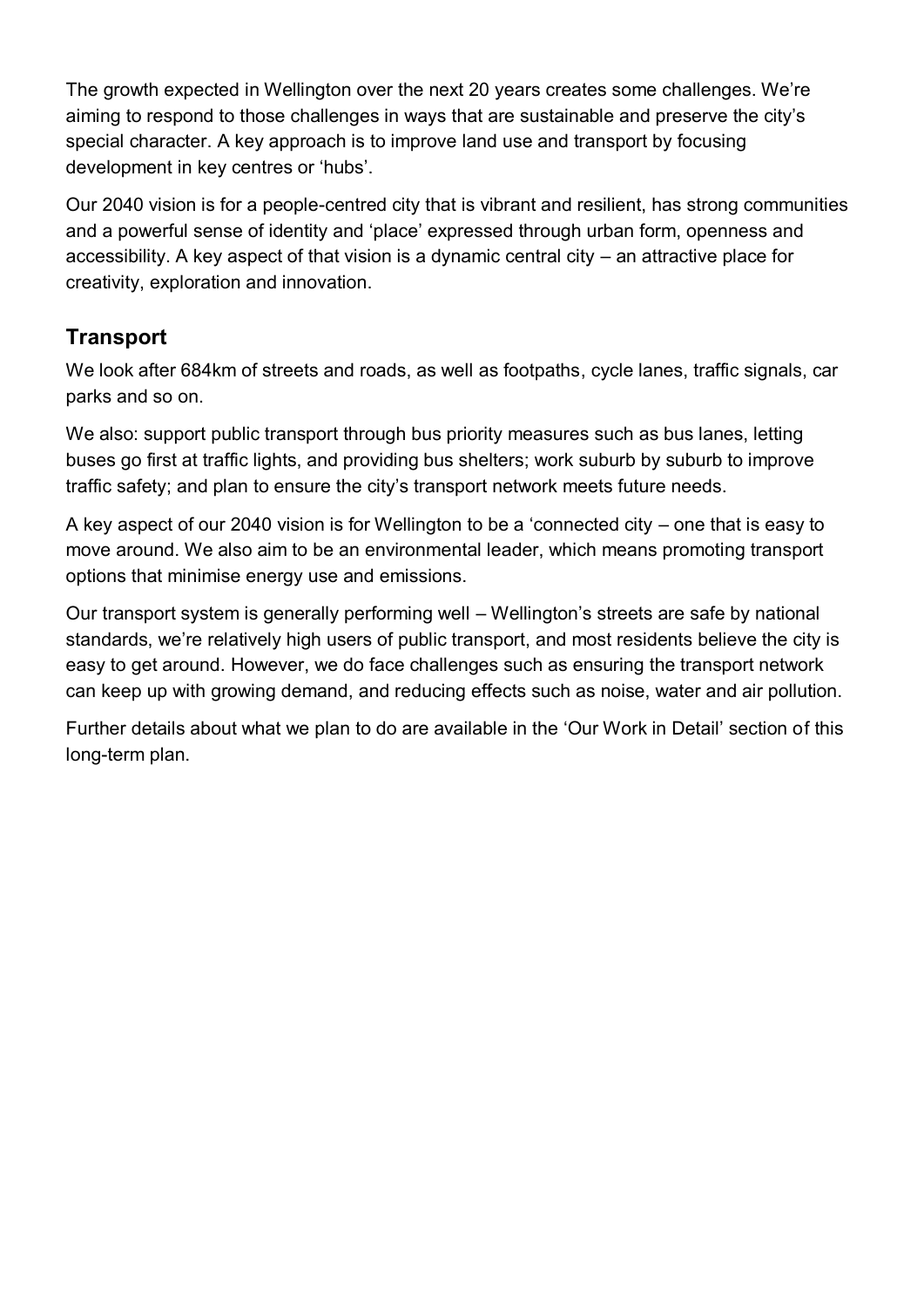#### **Key facts**

- The city's population is 200,100 (Statistics New Zealand as at 30 June 2011)
- Proposed total operating expenditure 2012/13 is \$379 million
	- o Income from general rates 35%
	- o Income from targeted rates 31%
	- o Income from fees and charges 21%
	- o Income from other areas 13%
- Equity per resident in 2012 is \$31,326
- Forecast equity per resident in 2022 is \$35,660 (based on forecast population level of 216,478)
- Rates limit in 2012/13: 3.8% after allowing for growth in the ratepayer base
- Rates increase in this plan 2012/13: 3.6% after allowing for growth in the ratepayer base.

#### **Did you know**

- 5%: the amount of efficiencies that we are targeting to find in the next decade equated to the average funded operating expenditure
- Approximately \$1 billion: the cost of renewing the city's core assets till 2022
- 3,043: kilometres of pipes are maintained by the Council
- 335: kilometres of walkways are offered in the city
- 2.5 million: visits to the city's libraries each year
- \$2,564: average cost of residential power per annum in the region (Statistics New Zealand)
- \$2,012: the average spend on telecommunications per annum in the region ( Statistics New Zealand)
- \$1,951: the annual rates on an average residential (\$522,570) house in Wellington City
- This equates to less than 2.3% of the average household income in the city (Statistics New Zealand)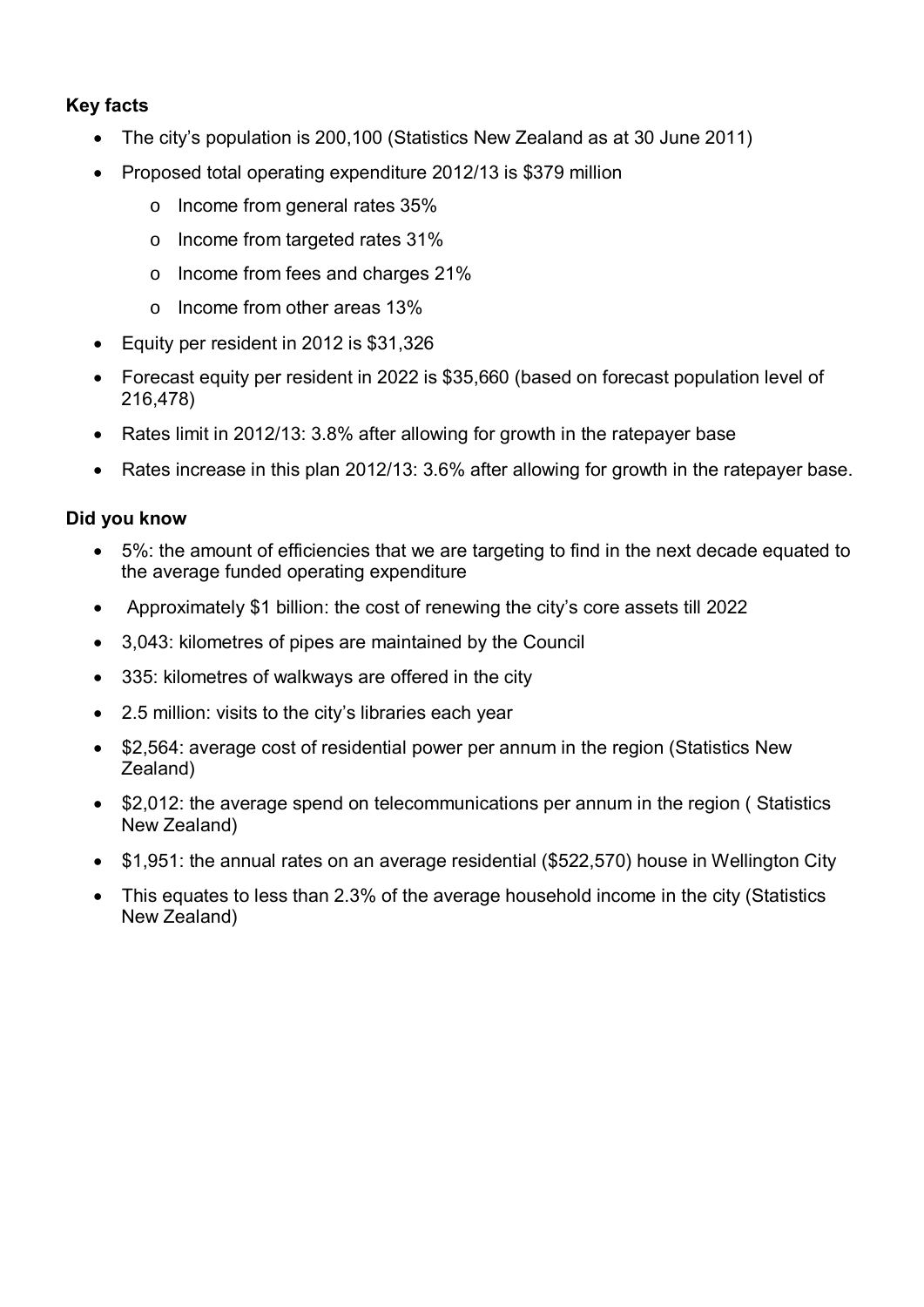# <span id="page-25-0"></span>**Financial Overview**

# <span id="page-25-1"></span>**Our Financial Strategy at a Glance**

New to this long-term plan is our Financial Strategy. It is intended to guide the decisions we make now and in the future to deliver a financially sustainable city in the long term. One in which its citizens can afford to live in the near future, and also in 50 and 100 years from now. In many ways, our strategy is formalising our current practice and compliments our existing financial policies. The Financial Strategy is founded on the following five guiding principles:

- Fairness and Equity
- Willingness to pay
- Value for Money
- Risk management and assessment
- Good financial governance and stewardship

The strategy outlines how we balance investment in our city strategy with prudent and sustainable financial management of the Council's resources. The Council currently has a sound financial position; however we are facing significant financial challenges over the next 10 years because of the costs of earthquake strengthening our assets, our weathertight homes liability and increasing costs for insurance.

Through setting limits on our rates and borrowings we prioritise expenditure decisions together with review of existing services and their delivery. A Financial Sustainability Working Party has been established to aid in this process, the outcomes of which will be consulted on through our annual plan processes.

The limits on rates is the amount of rates income forecast to be collected by Council based on the 'limit on rates increases' which is based on the Local Government Index (LGCI) annually. The limits on rates increases is set as an indexation based on the LGCI. The base year is the 2011/12 rates income. The target for 2012/13 equates to the increase of the LGCI. The 2013/14 target is the average of the LCGI and the Consumer Price Index (CPI). From 2014/15 to 2021/22 the target is based on the CPI. Rates increase target limit will be set annually with the updated forecast of the relevant indexation for the subsequent year, and will be net of growth in the ratepayer base.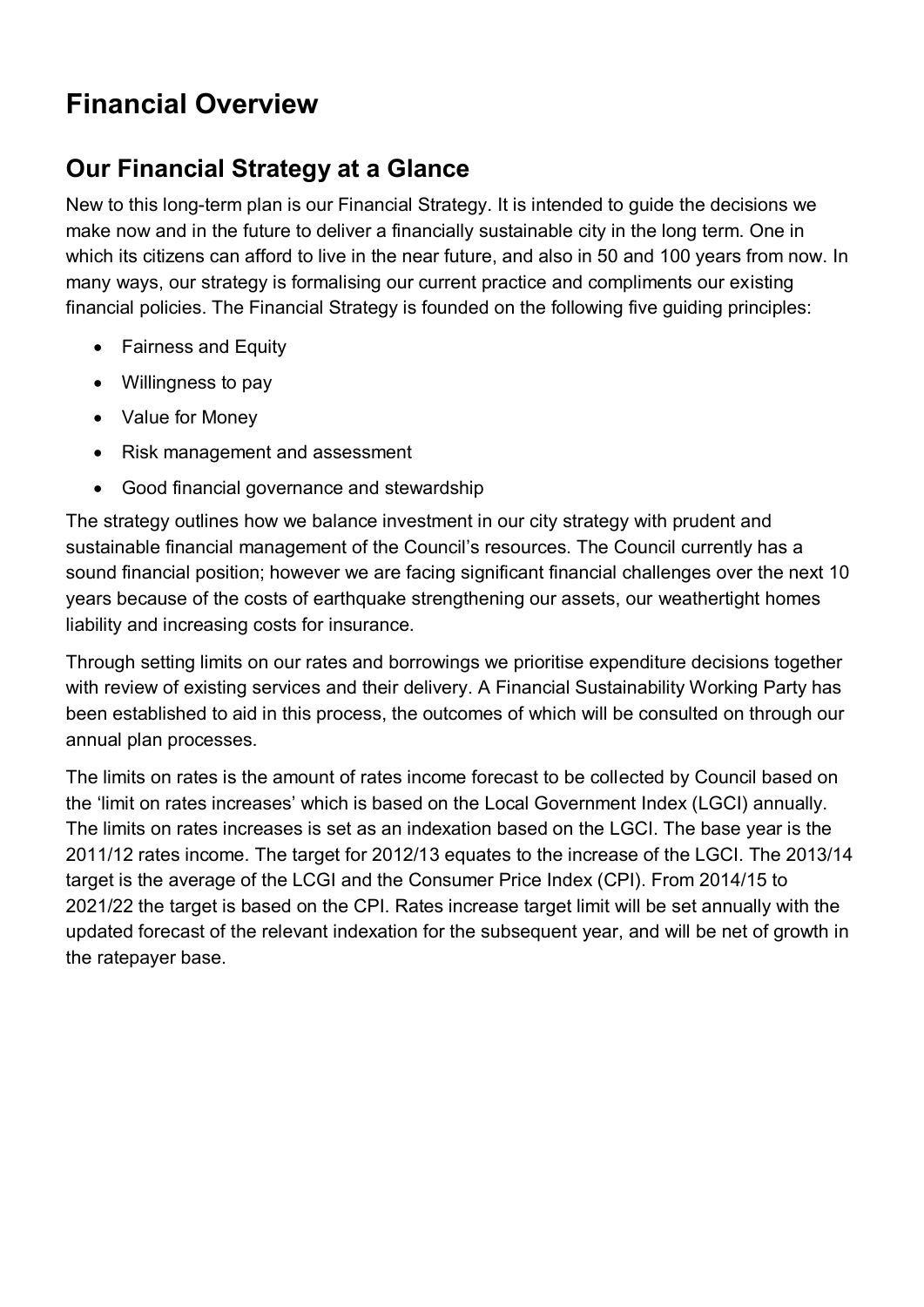**A forecast indication of our rates increases are:** 

| <b>Indicative Rates limits</b>                      | 2013    | 2014    | 2015    | 2016    | 2017    | 2018    | 2019    | 2020    | 2021    | 2022    |
|-----------------------------------------------------|---------|---------|---------|---------|---------|---------|---------|---------|---------|---------|
| LTP Rates Increase -<br><b>After Growth</b>         | 3.6%    | 3.2%    | 3.1%    | 3.7%    | 4.1%    | 2.7%    | 3.4%    | 3.7%    | 1.2%    | 0.8%    |
| Rates Target - Before<br>Growth                     | 4.3%    | 3.4%    | 2.9%    | 2.49%   | 3.0%    | 3.0%    | 3.1%    | 3.1%    | 3.2%    | 3.1%    |
| Rates Target - After<br>Growth <sup>1</sup>         | 3.8%    | 2.9%    | 2.4%    | 2.4%    | 2.5%    | 2.5%    | 2.6%    | 2.6%    | 2.7%    | 2.6%    |
| Rates Increase Limit-<br><b>Before Growth</b>       | 4.3%    | 4.0%    | 3.7%    | 3.8%    | 3.9%    | 3.8%    | 3.9%    | 4.2%    | 4.4%    | 4.4%    |
| Rates Increase Limit -<br>After Growth <sup>2</sup> | 3.8%    | 3.5%    | 3.2%    | 3.3%    | 3.4%    | 3.3%    | 3.4%    | 3.7%    | 3.9%    | 3.9%    |
| <b>Forecast Rates Limit</b><br>$(S'000)^3$          | 240,161 | 249,671 | 258,834 | 268,592 | 279,121 | 289,616 | 300,853 | 313,459 | 327,220 | 341,618 |

 $1$  For 2012/13 the rates increase target equates to the increase in the Local Government Cost Index (LGCI). For 2013/14 the target is the average of the LGCI and the Consumer Price Index (CPI). From 2014/15 onwards the target is based on CPI.

 $2$  The limit on rates increases are set as an indexation based on the LGCI. The base year is the 2011/12 rates income.

 $3$  The limits on rates is based on the rates increases limit and references the LGCI annually.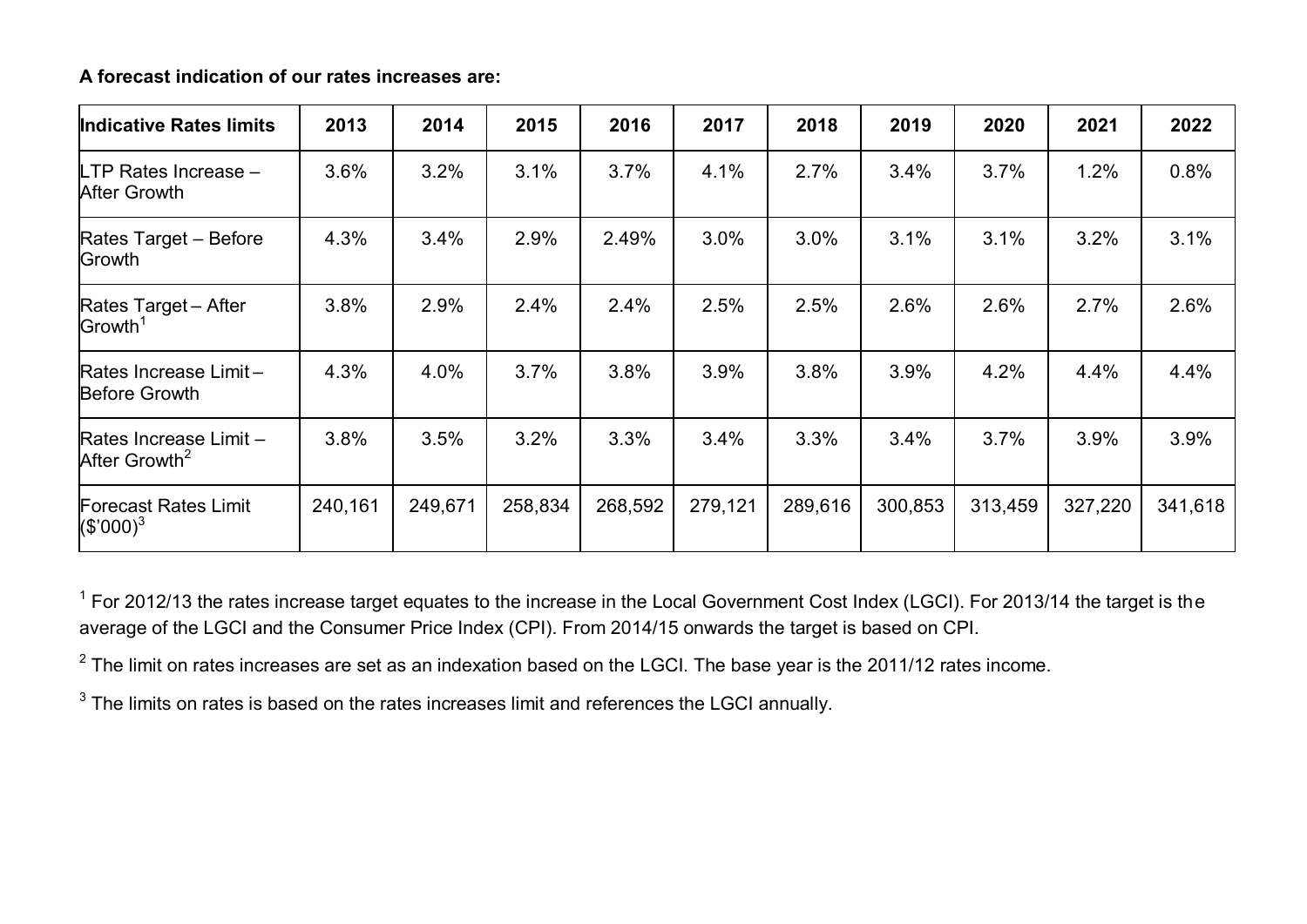We have set targets and limits separately to be clear about our intentions. Targets are the level that is **we intend to achieve.**

Limits are the level it is **we do not intend to breach.** 

**The parameters set for borrowings and capital expenditure are:** 

| <b>Borrowings limits</b>                                                                          | <b>Operating Targets</b>                                        | <b>Prudential Limits</b> |  |  |
|---------------------------------------------------------------------------------------------------|-----------------------------------------------------------------|--------------------------|--|--|
| Net borrowing as a percentage of equity                                                           | < 10%                                                           | < 10%                    |  |  |
| Net borrowing as a percentage of operating income                                                 | < 105%                                                          | < 150%                   |  |  |
| Net interest as a percentage of income                                                            | < 15%                                                           | < 15%                    |  |  |
| Net interest as a percentage of annual rates income                                               | < 20%                                                           | $<$ 20%                  |  |  |
| Liquidity (term borrowing + committed loan facilities to<br>12 month peak net borrowing forecast) | >110%                                                           | >110%                    |  |  |
| Borrowings funded capital expenditure target                                                      | \$45 million over three year statutory Long<br>Term Plan period |                          |  |  |
| Borrowings funded capital expenditure limit                                                       | \$60 million over three year statutory Long<br>Term Plan period |                          |  |  |

LTP Triennium Capital Investment 1.) 68.97m

2.) 80.28m

3.) 61.20m

Our financial strategy is detailed in full in part three of this document.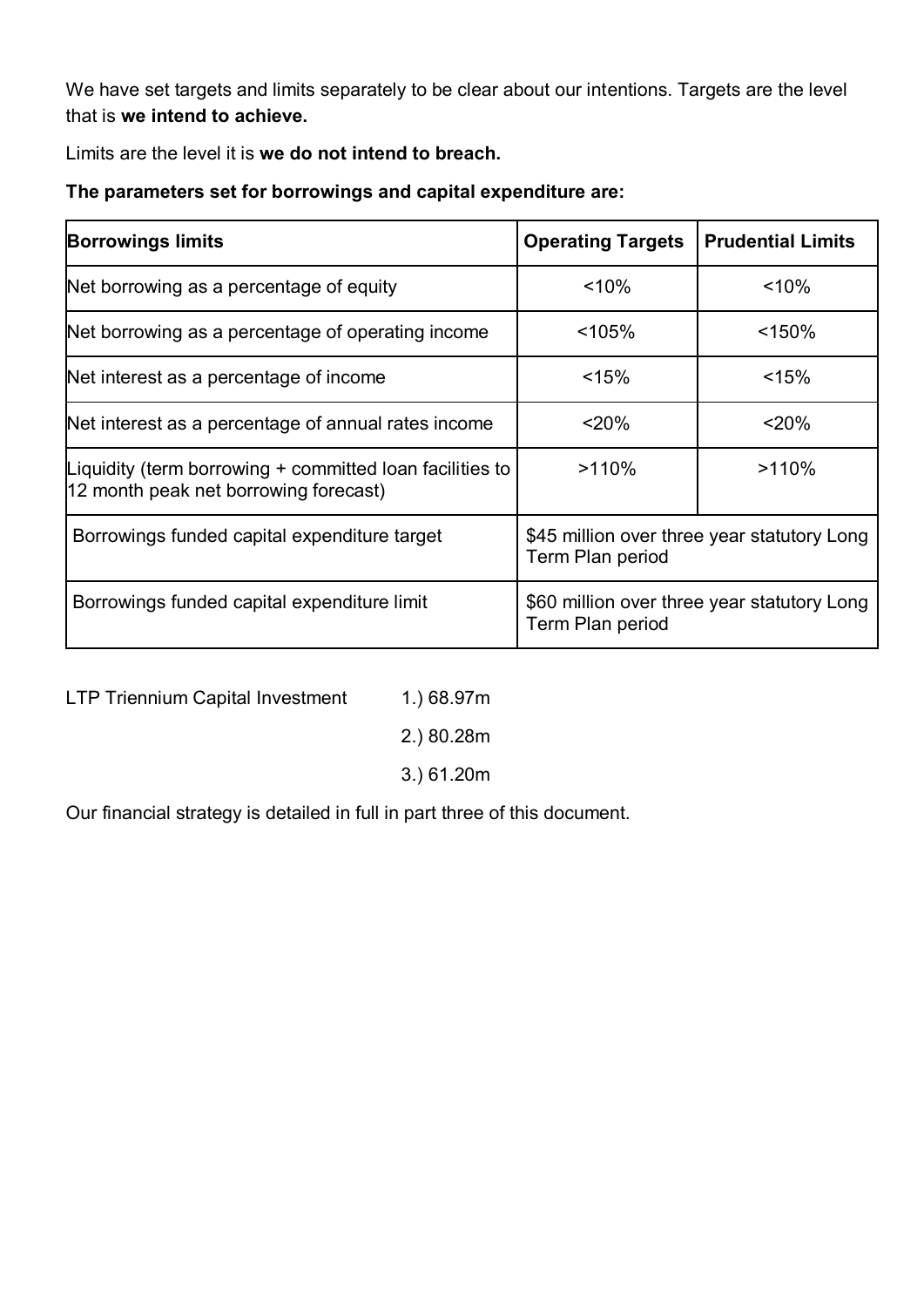# <span id="page-28-0"></span>**Our Finances at a Glance**

# <span id="page-28-1"></span>**Operational expenditure**

Operational expenditure provides for all of our day-to-day operations and services, from waste disposal, water supply and maintaining our roads, to issuing building consents, running our recreational facilities and maintaining our parks and gardens.

The Council plans to spend \$379 million on operational expenditure across our seven strategy areas in 2012/13, and a total of \$4.4 billion during the next 10 years. The graph below shows where this operational expenditure will be spent by strategy area over the 10 years of the plan:



**Operational expenditure over 10 years (\$4.4 billion) by strategy** 

## <span id="page-28-2"></span>**Sources of operational funding**

64 percent of our operational expenditure is funded from a combination of general rates (paid on all properties) and targeted rates. The remainder is funded from user charges, ground and commercial lease income, dividends and other revenue such as grants and government subsidies. A small portion is not funded.

The graph below shows how our operational expenditure is being funded over the 10 years of the plan:

Detailed information on all of our rating mechanisms is included in part three of this document.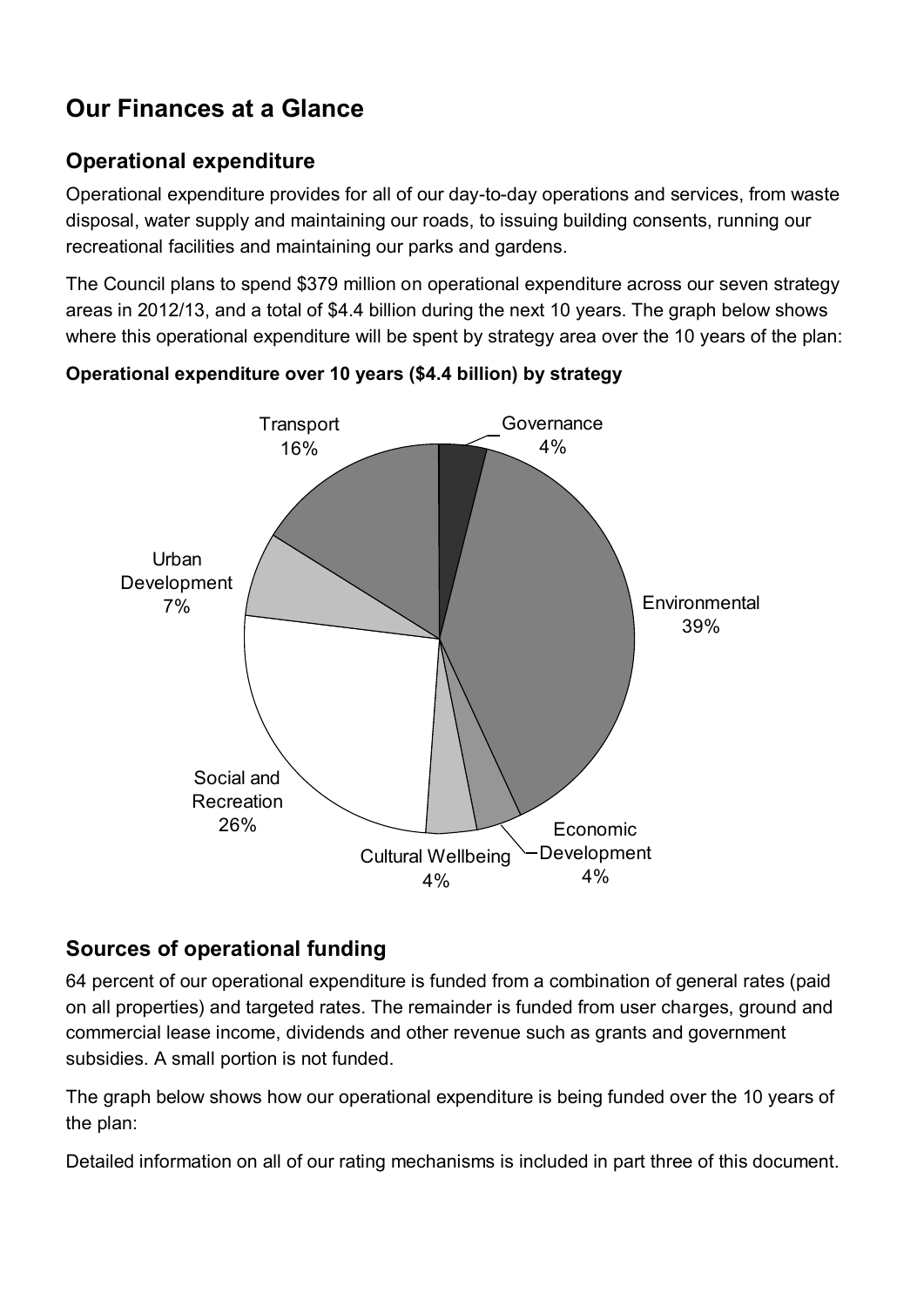#### **Operational expenditure over 10 years (\$4.4 billion) by funding source**  Dividends over 10 years (\$4.4<br>
idends Non-funde<br>
2% expenditure Non-funded expenditure 4.4 billion) by fur<br>
4% Ground and commercial lease



# <span id="page-29-0"></span>**Your rates**

For 2012/13, our total rates requirement is forecast to increase by 4.1% (3.6% average ratepayer impact after allowing for growth in the ratepayer base). Total rates are forecast to increase by a further 3.7% for 2013/14 and 3.6% 2014/15 before allowing for growth in the ratepayer base, but including inflation.

Rates on the average residential property (valued at \$522,570) are proposed to increase by 2.0% to \$1,951 in 2012/13, assuming no change in the capital value. An average rates increase of around 4.8% is proposed for commercial properties, including the impact of increases in metered water charges in 2012/13, assuming no change in capital value.

The following graph shows the forecast average rates increases across the 10 year long-term plan. Currently the planned rates increases (after growth in the ratepayer base) exceed the rates increase limits in four years. The Financial Sustainability Working Party will recommend options to reduce the rates requirement below the limits in those years. The actual impact on each ratepayer will vary depending on the change in their property value compared to the change in the total city valuation base, particularly when the new valuations will be used from 2013/14.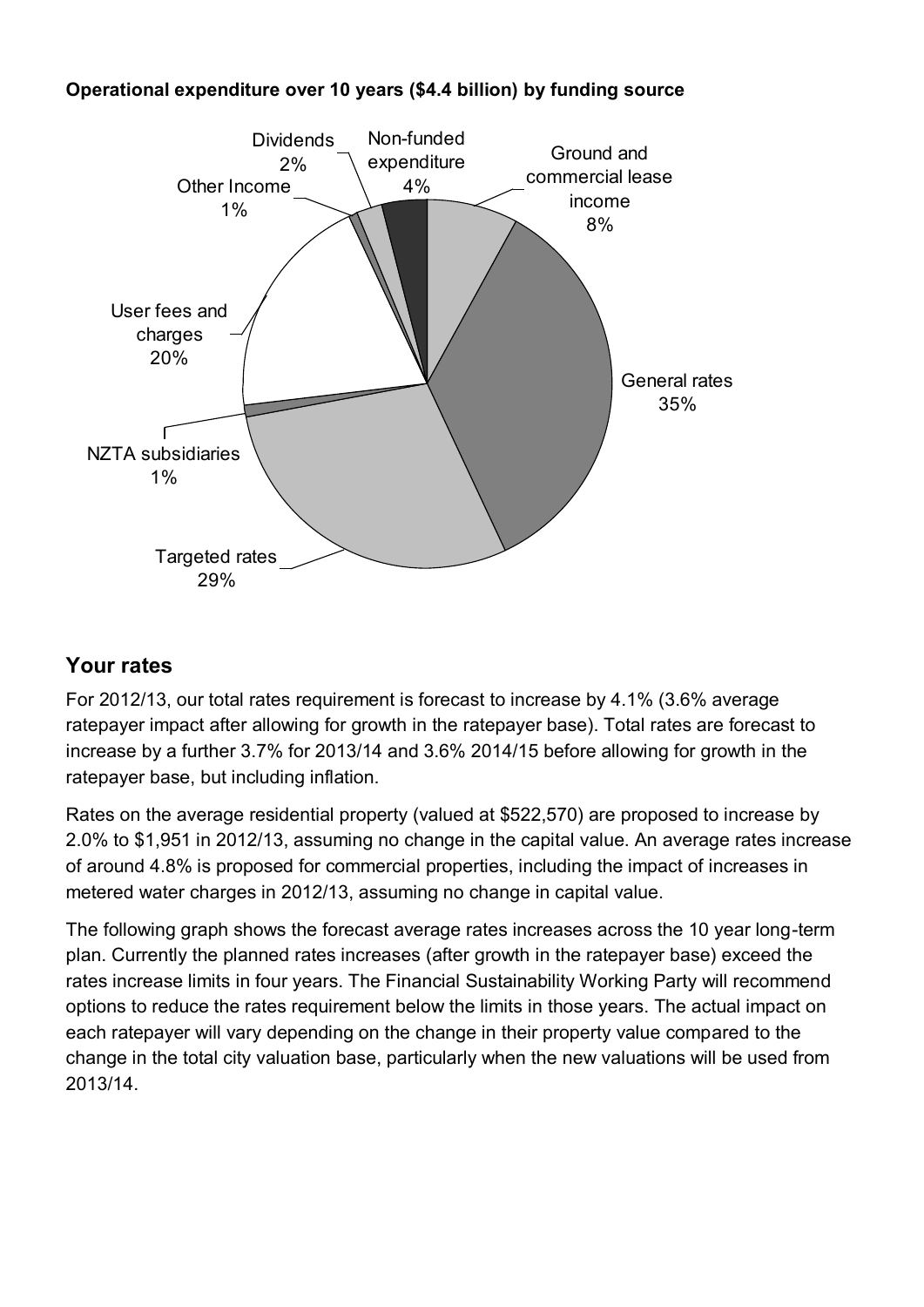#### **10 Year Average Rates Increase Forecast**





- **Average rate % increase after growth** in the ratepayer base
- Forecast rates % increase limit (after growth in the ratepayer base)
	- Forecast rates requirement % increase limit (rates limit before growth in the ratepayer base)

|                                                                                                     | 2012/13 | 2013/14 | 2014/15 | 2015/16 | 2016/17 | 2017/18 | 2018/19 | 2019/20 | 2020/21 | 2021/22 |
|-----------------------------------------------------------------------------------------------------|---------|---------|---------|---------|---------|---------|---------|---------|---------|---------|
| Rates requirement % increase -<br>Rates increase before growth                                      | 4.1%    | 3.7%    | 3.6%    | 4.2%    | 4.6%    | 3.2%    | 3.9%    | 4.2%    | 1.7%    | 1.3%    |
| Average rate % increase after<br>growth in the ratepayer base                                       | 3.6%    | 3.2%    | 3.1%    | 3.7%    | 4.1%    | 2.7%    | 3.4%    | 3.7%    | 1.2%    | 0.8%    |
| Forecast rates % increase limit<br>(after growth in the ratepayer base)                             | 3.8%    | 3.5%    | 3.2%    | 3.3%    | 3.4%    | 3.3%    | 3.4%    | 3.7%    | 3.9%    | 3.9%    |
| Forecast rates requirement %<br>increase limit (rates limit before<br>growth in the ratepayer base) | 4.3%    | 4.0%    | 3.7%    | 3.8%    | 3.9%    | 3.8%    | 3.9%    | 4.2%    | 4.4%    | 4.4%    |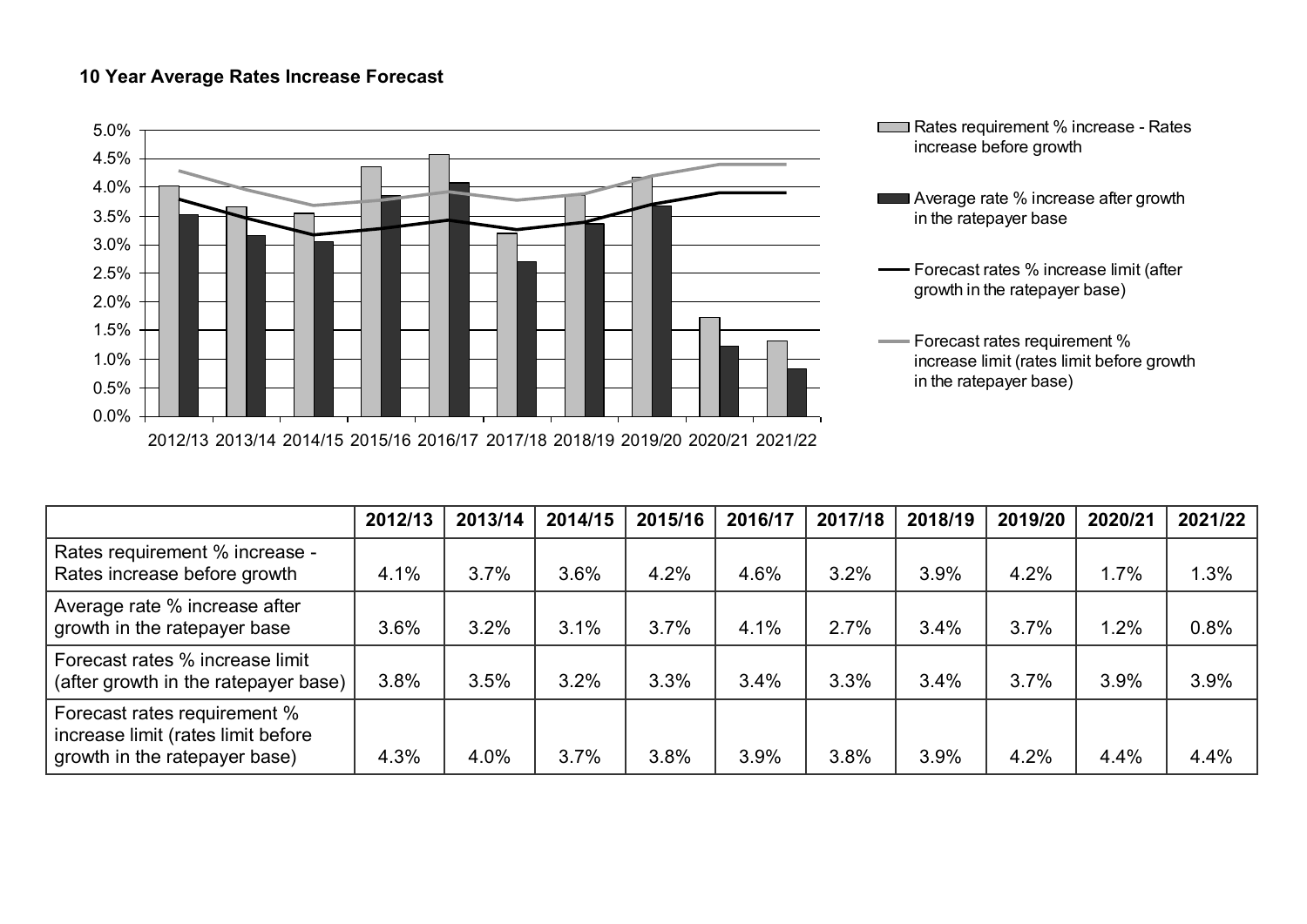# <span id="page-31-0"></span>**Explaining your rates**

Our total rates revenue is split between general rates and targeted rates.

**General rates** are used to fund activities where the Council is unable to clearly identify a specific group of ratepayers who receive the benefit of that activity, or where is it not possible or appropriate for that group to be targeted to pay. There are two categories of general rates: the base sector general rate (residential) and the commercial sector general rate. The Council has a rates differential in place that decides how the general rate is shared between the residents and businesses in each category.

In 2012/13, the commercial sector general rate per dollar of capital value is proposed to be 2.8 times higher than the base sector general rate for a residential property of the same value. We will review this rating differential again next year after the September 2012 valuation is complete to check whether there is any significant shift in the relative proportion of capital value between the base and commercial sectors. We will consult on any recommended change arising from that review in the 2013/14 Annual Plan.

**Targeted rates** are used to fund activities where the Council is able to clearly identify a specific group of ratepayers who receive the benefit of the activity, and where it is appropriate that this group be targeted to pay. The Council sets targeted rates to fund costs associated with the Council's water, sewerage and stormwater systems. Separate targeted rates are also set for our base (residential) sector, commercial sector, downtown commercial sector, Marsden Village and Tawa driveways.

Your total rates bill will be made up of the general and targeted rates that apply to your property.

#### *Property valuations and rates distribution*

The Council sets the total amount of rates required to fund its expenditure based on the budgeted costs included in this 10 year plan. For the majority of its rates the Council then uses property valuations as the basis to distribute the total rates requirement proportionally across all properties in Wellington by setting a rate per dollar of capital value on your property.

The Council is on a 3-yearly valuation cycle and for the 2012/13 rating year the September 2009 valuations will be used to distribute the total rates requirement across all properties in Wellington. Therefore the proportional distribution of the total rates requirement to each property will remain relatively unchanged from 2011/12 – except for any growth in the ratepayer base arising from new development or property improvements in the last 12 months. Over the last year the average residential property capital value has increased by 0.5 percent from \$519,802 in 2011/12 to \$522,570 in 2012/13.

The next property valuation will be completed as of 1 September 2012 and will be used to distribute the total rates requirement for the 2013/14, 2014/15 and 2015/16 rating years.

It is important to note that your rates bill does not automatically change when your property value changes. Your rates bill will only be impacted by the change in your property's capital value relative to the change the in capital value for the entire city. The final rates bill for an individual property will depend on: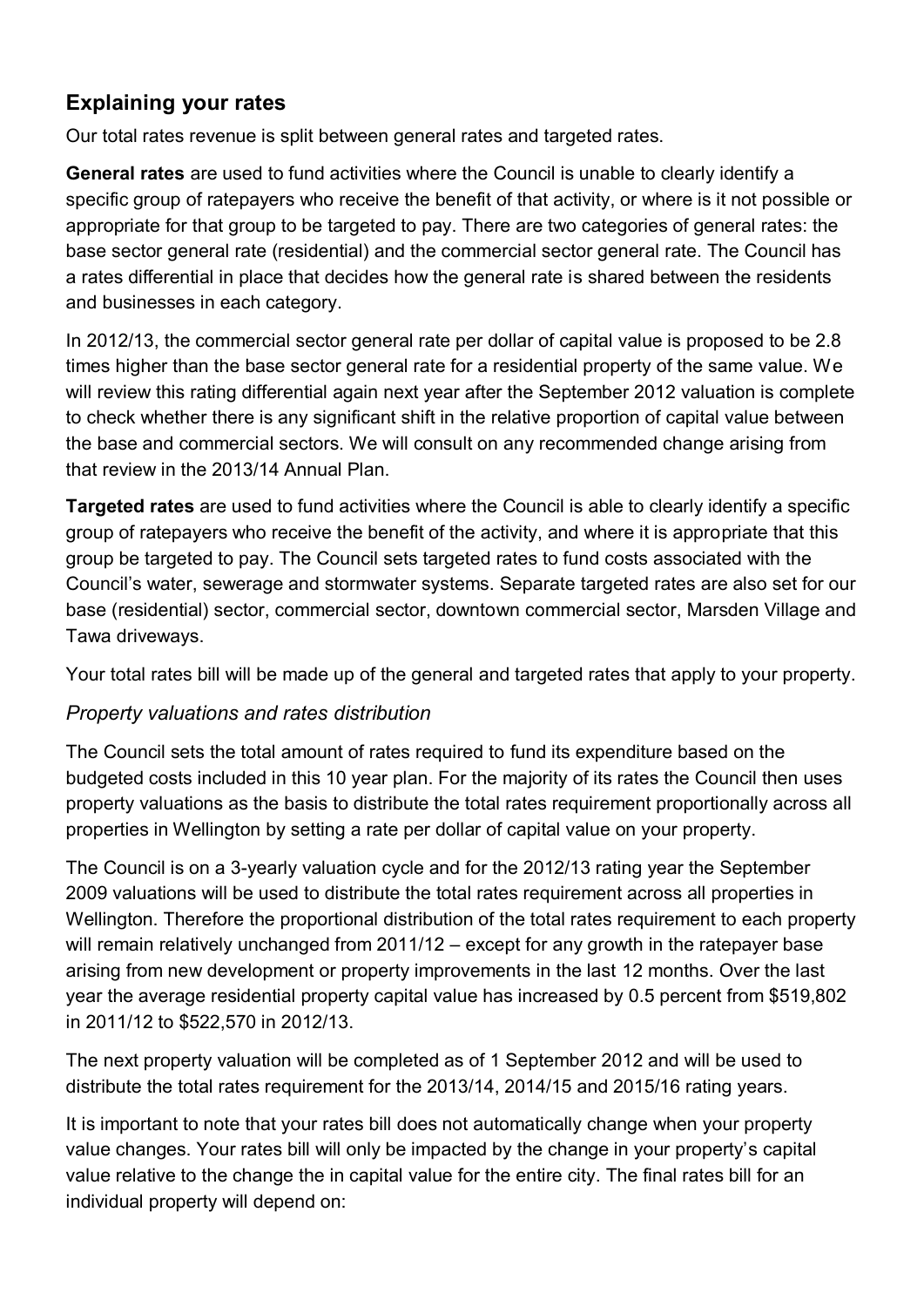- The overall increase in the Council's rateable budget
- Any changes to the way we fund our activities (as set out in our Revenue and Financing Policy)
- Any changes in the rates differential or uniform rates applying to that property
- The growth in the number of rateable properties in the city (eg due to construction of new houses, apartments or business premises)
- The change in that property's capital value compared to the average change in the capital value for the entire city

**The following table shows the indicative residential property rates exclusive of GST for properties without a water meter for 2012/13:** 

| Capital value(\$) | 2012/13 Rates (\$) | Increase over 2011/12 (%) |
|-------------------|--------------------|---------------------------|
| 200,000           | 887                | 2.17%                     |
| 300,000           | 1,217              | 2.06%                     |
| 400,000           | 1,546              | 2.01%                     |
| 500,000           | 1,876              | 1.97%                     |
| 600,000           | 2,206              | 1.94%                     |
| 700,000           | 2,536              | 1.92%                     |
| 800,000           | 2,866              | 1.90%                     |
| 900,000           | 3,195              | 1.92%                     |

### <span id="page-32-0"></span>**Proposed changes to rates or rating mechanisms**

*Funding our Weathertight Homes Liability (also known as leaky homes)*

The Council's Weathertight Homes Liability has been estimated by actuarial calculations to be \$53.2 million. Our financial statements as at 30 June 2011 included a discounted provision of \$50.9 million for this liability. To date weathertight homes settlements have been funded through a mix of proceeds from insurance cover and operating surpluses.

For this long-term plan, the Council will fund weathertight homes settlements initially through borrowings. To repay those borrowings, we will incrementally increase rates by 0.75% per annum until such time as the Weathertight Homes Liability has been settled and the associated borrowings and funding costs are repaid. This is anticipated to be in 8 years (2019/20).

To allow for this funding, some changes to our Revenue and Financing Policy were required (as included in Part Three of this document);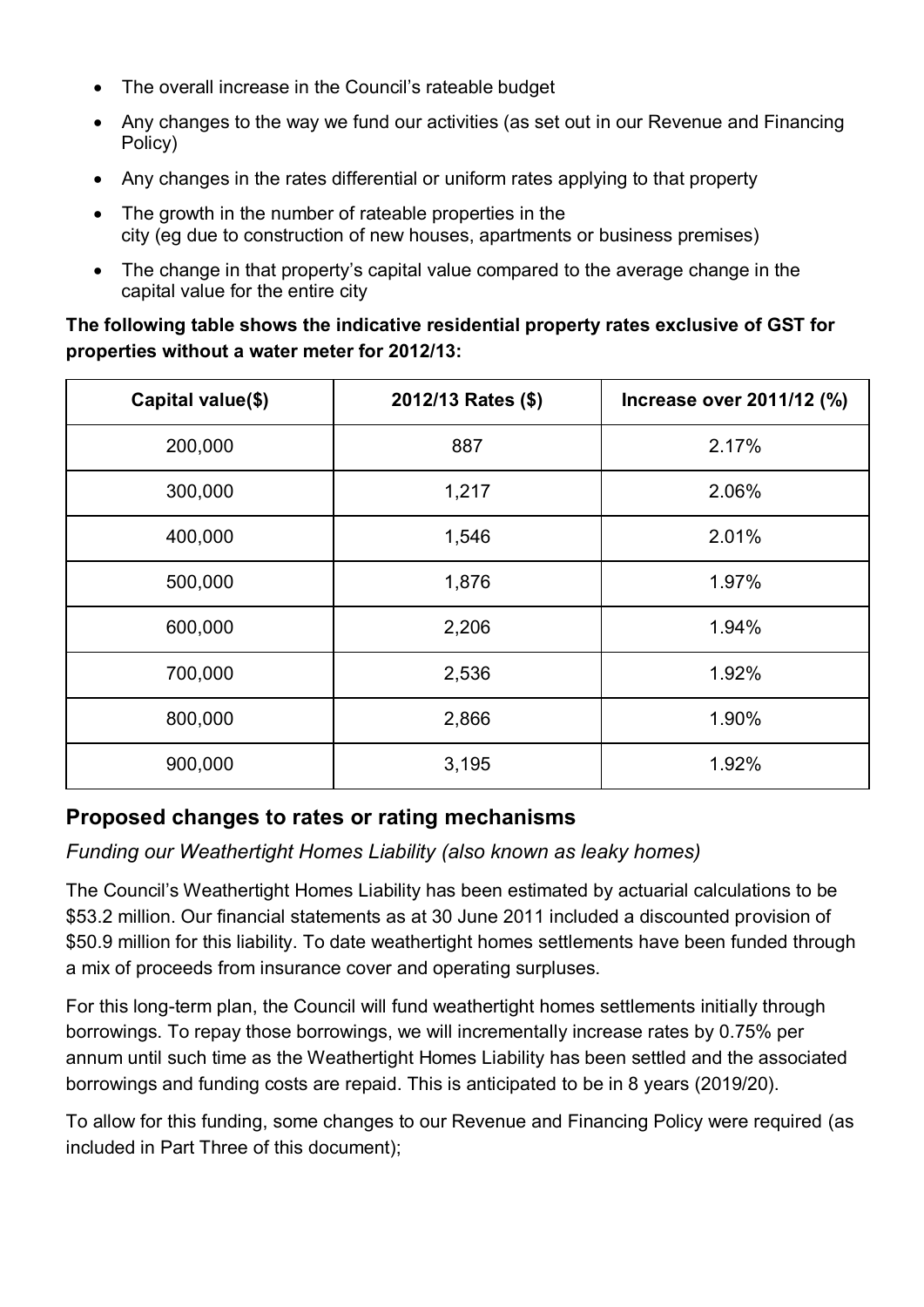To provide for the use of borrowings to fund the weathertight homes settlements the following paragraph has been inserted in the "Policy Statement on the funding of operational expenditure" section of the policy (Section 1):

 **Borrowings** In general Council does not fund operating expenditure by borrowing. The exception is to fund the impacts on ratepayer's equity from payments associated with liabilities arising from weathertightness payments. Any borrowings associated with the settlement of these liabilities will be repaid over time.

To allow our rates to be set at a level to repay these borrowings and all associated costs the following paragraph has been inserted in the "Setting the level of revenue from rates" section of the policy (Section 3).

"The total level of revenue from rates will be established as the total revenue required to cover all projected operating expenditure after taking into account:"

• an amount equal to the projected level of repayment of borrowings associated with the settlement of liabilities for weathertightness payments.

To ensure that the funding of our Weathertight Homes Liability is fully transparent the associated settlement costs, borrowings and rates funding will be reported annually within our Annual Report.

#### **Water Rates**

We have set the following increases to our targeted water rates to ensure the cost increases in the associated water activity are appropriately recovered:

| <b>Targeted Water Rating Mechanism</b>                                                | <b>Current (excluding</b><br>GST) | Proposed for 2012/13<br>(excluding GST) |
|---------------------------------------------------------------------------------------|-----------------------------------|-----------------------------------------|
| Water consumption charge for properties with<br>a water meter                         | \$1.715 per cubic<br>metre        | \$1.73 per cubic metre                  |
| Annual administrative charge for properties<br>with a water meter                     | \$100.00                          | \$103.50                                |
| Annual fixed charge for base (residential)<br>sector properties without a water meter | \$119.75                          | \$127.25                                |
| New connection charges for new residential<br>properties                              | \$60.00                           | \$62.00                                 |
| New connection charges for new commercial<br>properties                               | \$200.00                          | \$207.00                                |

#### **Increases to targeted water rates**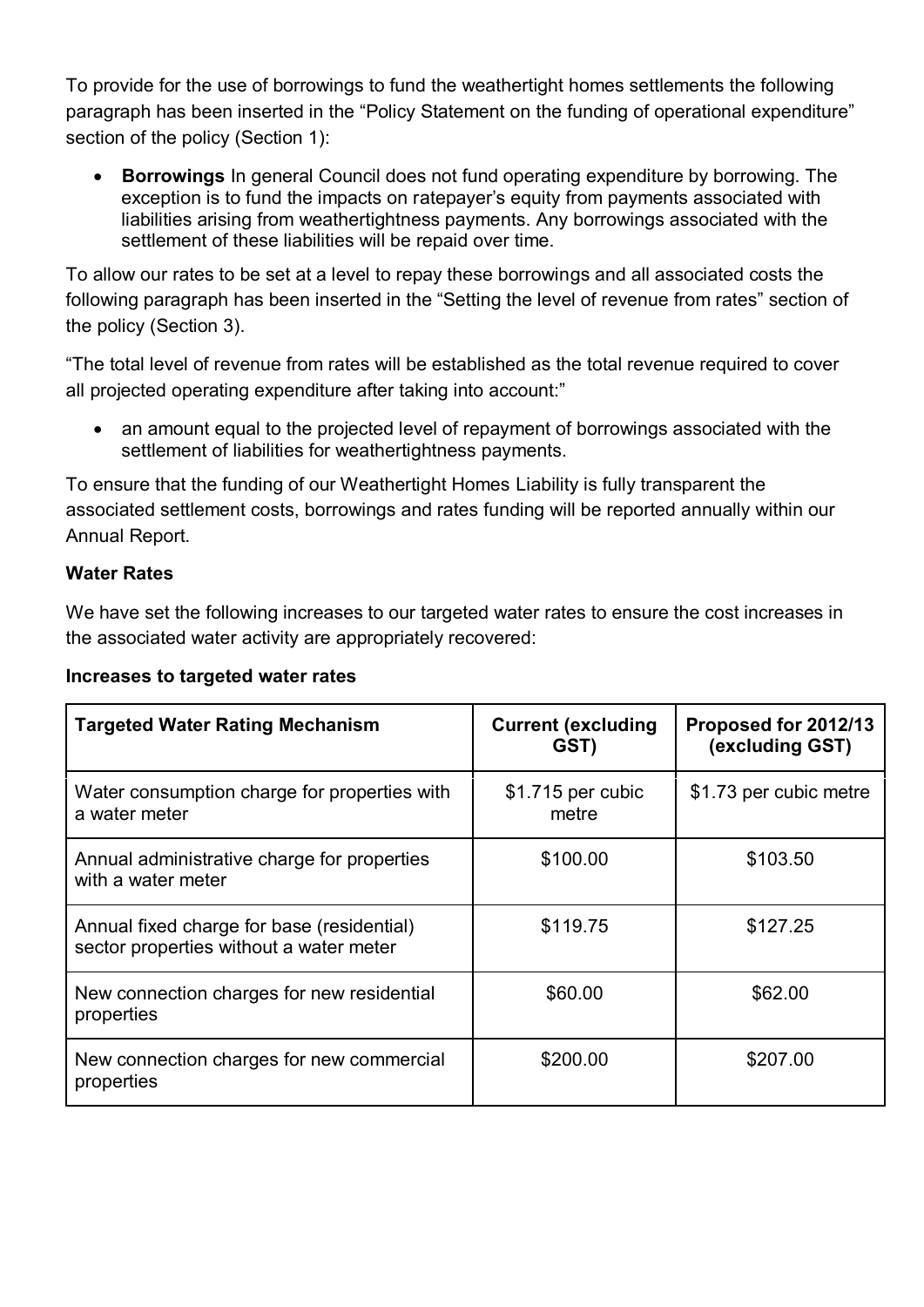#### **Downtown Levy**

We have also introduced a new map detailing the area to which the downtown levy targeted rate is applied. This map (shown on page 194) includes some new areas not previously covered by our existing policy and is effective from 1 July 2012.

## <span id="page-34-0"></span>**Rates remission and postponement policies**

This long-term plan includes a new rates remission for voluntary residential metered water rates. This remission is to provide some relief to residential ratepayers who have a voluntary water meter for their property and are charged for their water on a usage basis, including water usage arising from a leak from pipes on their property. If this leak were to occur on a neighbouring property without a water meter, no additional charges would be incurred by that property owner.

This remission allows the Council to charge the estimated usage arising from the leak at the Greater Wellington Regional Council bulk water rate, rather than the normal Wellington City Council usage rate. For details of the remission please refer to section 2.4 of the Remission Policy in Part Three of this document.

## <span id="page-34-1"></span>**Funding our activities**

When we're deciding how to fund an activity, we consider a wide range of factors including:

- who benefits (individuals, an identifiable part of the community)
- can the beneficiary be easily identified
- can the beneficiary be easily excluded from using the service for non-payment
- intergenerational equity (i.e. do the benefits accrue to future generations as well as present ones)
- the 'polluter pays' principle (i.e. people should pay for negative effects they cause)
- fairness/equity of excluding people who cannot afford to pay
- transparency/accountability of a particular funding method
- overall impact on social, economic, cultural and environmental wellbeing.

Our Revenue and Financing Policy outlines how we fund our activities and is detailed in Part Three of this document. In 2012/13 we have made the following changes to how our activities are funded in our Revenue and Financing Policy: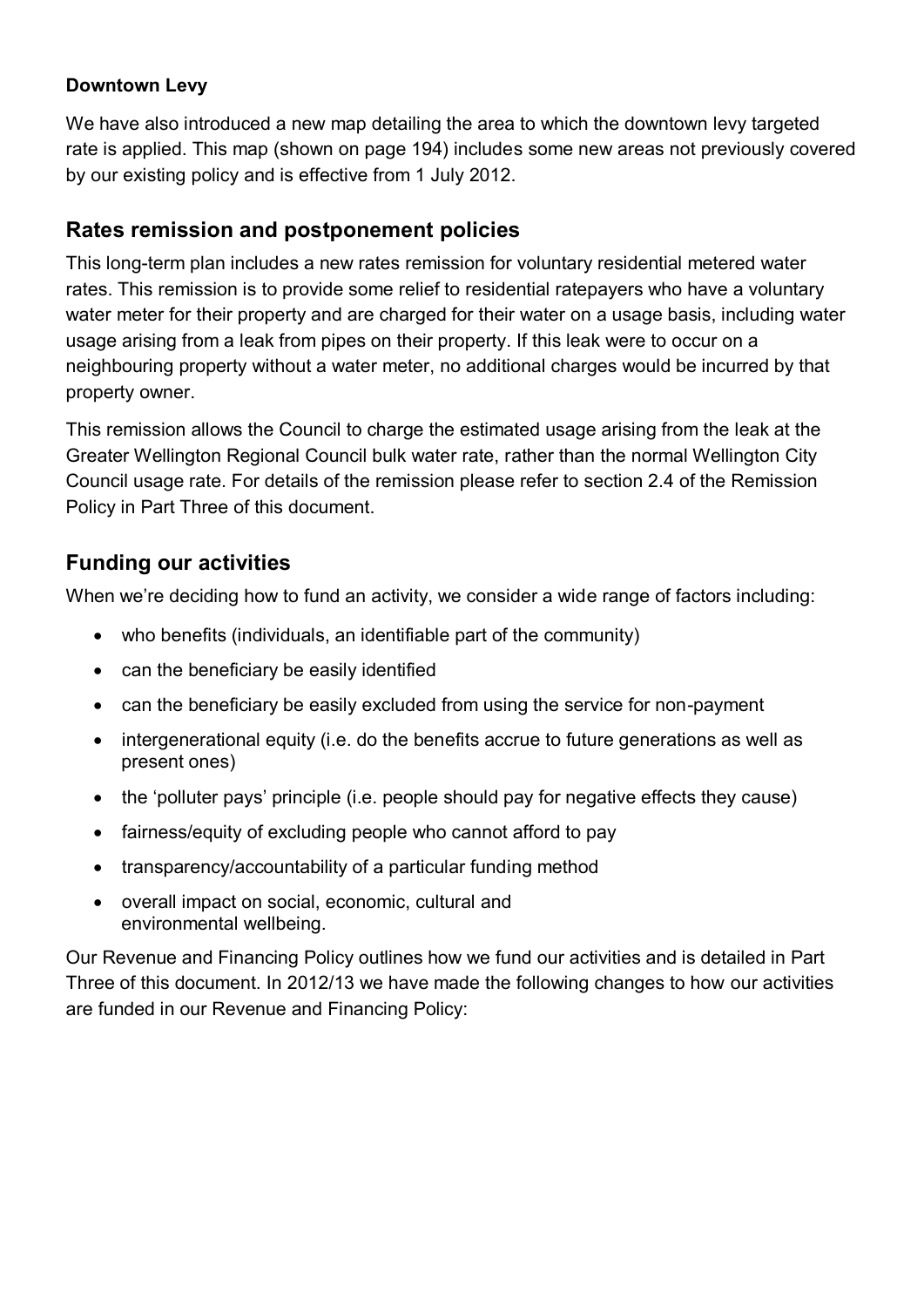# **Changes to how our activities are funded in our Revenue and Financing Policy:**

| <b>Activity</b>                                                              | Change                                                                                                                                                                                |
|------------------------------------------------------------------------------|---------------------------------------------------------------------------------------------------------------------------------------------------------------------------------------|
| 3.1.2 Convention Venues                                                      | Decrease from 55% to 5% non-rates income, with 95%<br>rates funding to be split 55% general rate and 40%<br>downtown levy, to reflect change in the way this activity is<br>delivered |
| 3.1.7 Destination Wellington                                                 | New activity 100% rates funded (50% commercial targeted<br>rate and 50% downtown levy)                                                                                                |
| 4.1.5 Access and support for<br>community arts                               | Increase from 0% to 10% non-rates income, in line with<br>expected levels of revenue                                                                                                  |
| 4.1.7 Regional amenities                                                     | New activity 100% rates funded (general rate)                                                                                                                                         |
| 5.1.8 Municipal Golf Course                                                  | New activity 50% user charges, 50% rates funded (general<br>rate)                                                                                                                     |
| 5.2.6 Community Centres and<br><b>Halls</b>                                  | Increase from 2% to 5% user charges to align with historic<br>and expected revenue levels                                                                                             |
| 7.1.1 Transport Planning                                                     | Increase from 0% to 15% non-rates income in line with<br>historic and expected levels of NZTA revenue                                                                                 |
| 7.1.4 Passenger transport<br>network                                         | Decrease from 70% to 65% non-rates funding, reflecting<br>increasing costs but mainly fixed income                                                                                    |
| 7.1.6 Network-wide Control and<br>Management                                 | Increase from 25% to 30% non-rates funding in line with<br>historic and expected levels of income                                                                                     |
| 7.1.3 Cycle Network                                                          | Decrease from 5% to 0% non-rates funding                                                                                                                                              |
| 7.1.7 Road Safety                                                            | Increase from 25% to 30% non-rates funding in line with<br>historic and expected levels of income                                                                                     |
| 6.2.4 Regulator - Building Control<br>and Facilitation Weathertight<br>Homes | New activity 100% rates funded (general rate)                                                                                                                                         |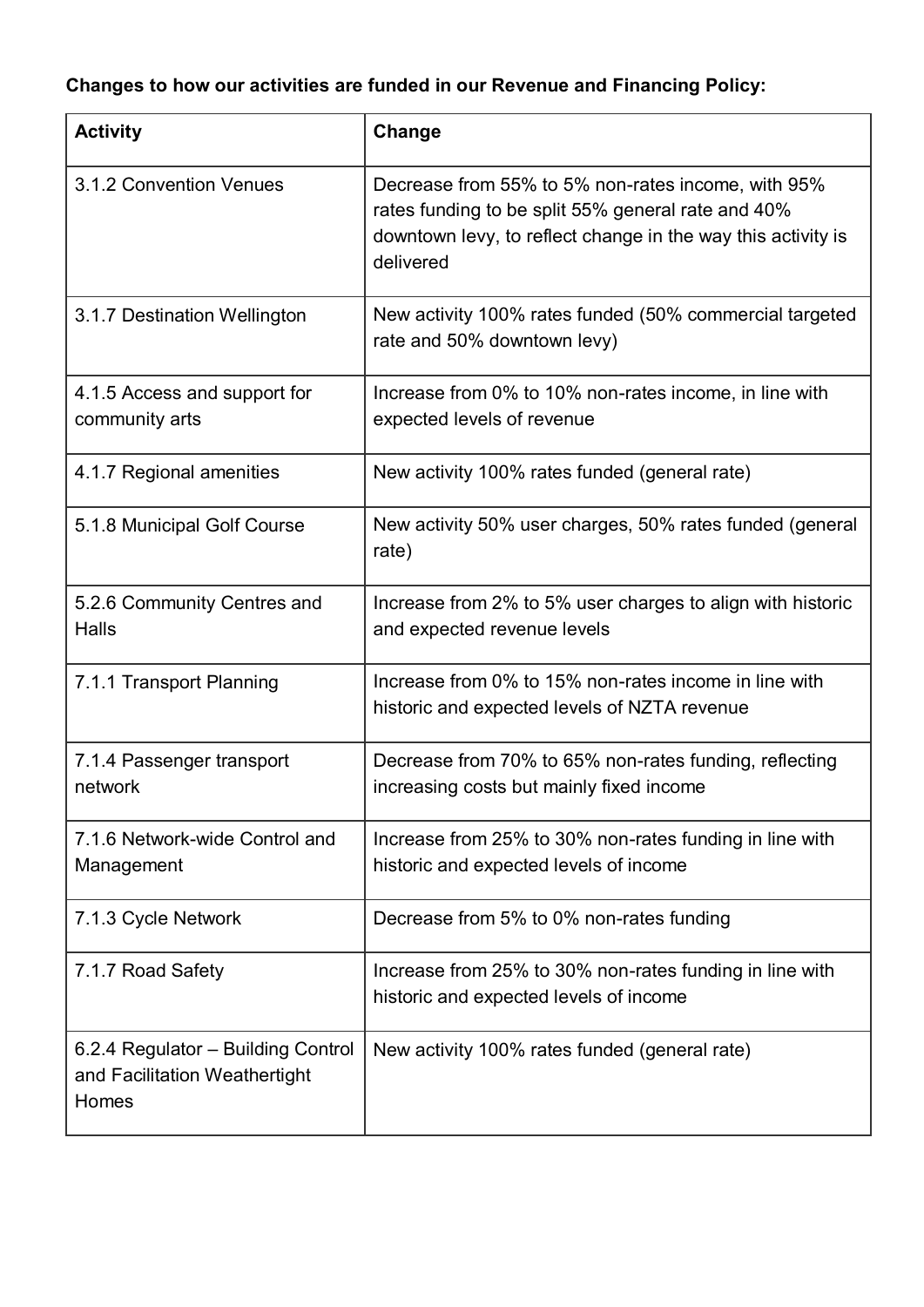# <span id="page-36-0"></span>**User charges**

For 2012/13, we have increased user charges in a number of areas. The majority of these increases are minor and reflect cost pressures on the underlying service provided by the Council. Increasing fees by a little each year ensures that ratepayers are not over-subsidising services the Council provides and helps to avoid larger catch up increases in future. Our fees are set in accordance with our Revenue and Financing Policy which is outlined in Part Three of this document. Areas where we have increased fees include:

- Sewage collection and disposal network
- Recycling and waste minimisation & disposal
- City archives
- Sports fields
- Synthetic turf sports fields
- Burials and cremations
- Public health
- Building regulation and facilitation
- Development control & facilitation

The level and extent of the fee increases vary and are outlined in greater detail in the appendices of this plan.

## <span id="page-36-1"></span>**Understanding the council's budgeted surplus**

The Council is forecasting a net operating surplus of \$37.4 million in 2012/13, \$33.1 million in 2013/14 and \$33.8 million in 2014/15. The majority of this surplus arises from cash funding received for capital purposes (Crown grants for housing, development contributions, NZTA subsidies and bequests). This income flows through to the net operating surplus to be available to fund capital expenditure. Offsetting this are some depreciation costs on assets which we have resolved not to fund.

## <span id="page-36-2"></span>**Capital expenditure**

### *We're continuing to invest in our city's infrastructure while focussing on city resilience.*

Capital expenditure pays for purchasing, building or developing the Council's assets (pipes, roads, libraries, swimming pools). Our capital expenditure (excluding carry forwards and loans to other organisations) is forecast to be \$136 million in 2012/13 and \$1.4 billion, including inflation, over the next 10 years.

We fund capital expenditure from depreciation, borrowings, NZ Transport Agency subsidies, grants and development contributions. For asset renewals, the main funding source is depreciation. For new assets and upgrades, the main funding sources are borrowings, subsidies and grants.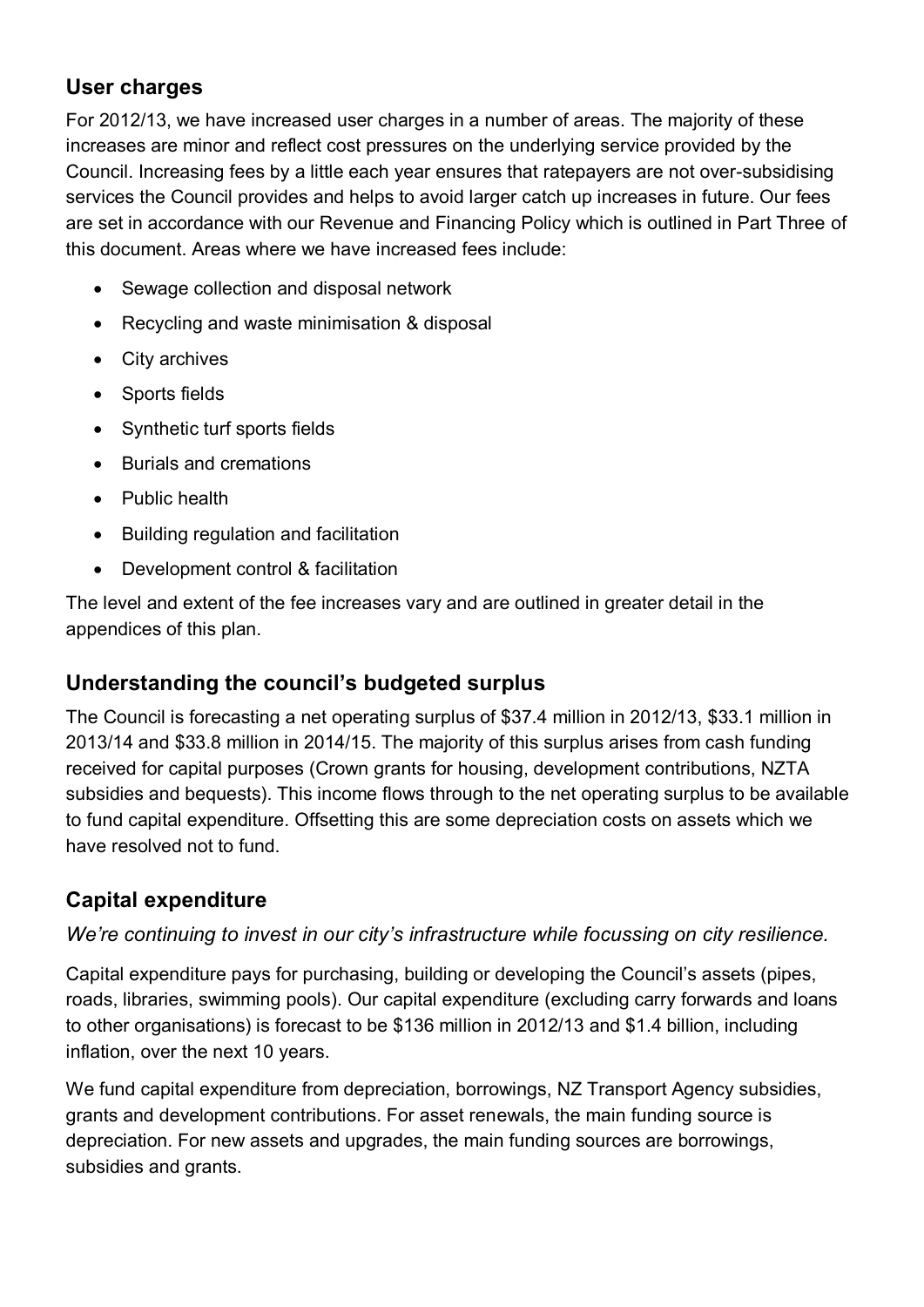The following graphs show where our capital expenditure programme is being spent by strategy area, and how that expenditure is being funded, over the 10 years of the plan:

### **Capital expenditure over 10 years (\$1.4 billion) by strategy**

<sup>1</sup> Council Projects predominately relate to capital expenditure on our technology infrastructure and replacement of vehicles and equipment.

**Capital expenditure over 10 years (\$1.4 billion) by funding source** 



## <span id="page-37-0"></span>**Borrowings**

Total borrowings are forecast to be \$374 million at the end of 2012/13 increasing to \$532.4 million by 2021/22. Over the same period our forecast asset base totals \$6.8 billion in 2012/13, and increases to \$8.4 billion by 2021/22. We have changed our Revenue and Financing Policy to allow the funding of our Weathertight Homes Liability through borrowings, with repayments through annual incremental rates increases until such time as the borrowings and associated funding costs are repaid. Also impacting on our borrowings profile over the next 10 years are the costs to strengthen buildings and other infrastructure so that they can withstand earthquakes.

As borrowings are a consequence of capital expenditure, our financial strategy has also set a 'borrowings funded capital investment target' of \$45 million, and a 'borrowings funded capital investment limit' of \$60 million for each 3 yearly Council Long Term Plan. This will ensure our debt levels remain sustainable and affordable for years to come. The current plan breaches the \$60m Capex investment limit in the three trienniums, however the Council is committed to change this through the annual plan/long term plan process to enable compliance with this limit.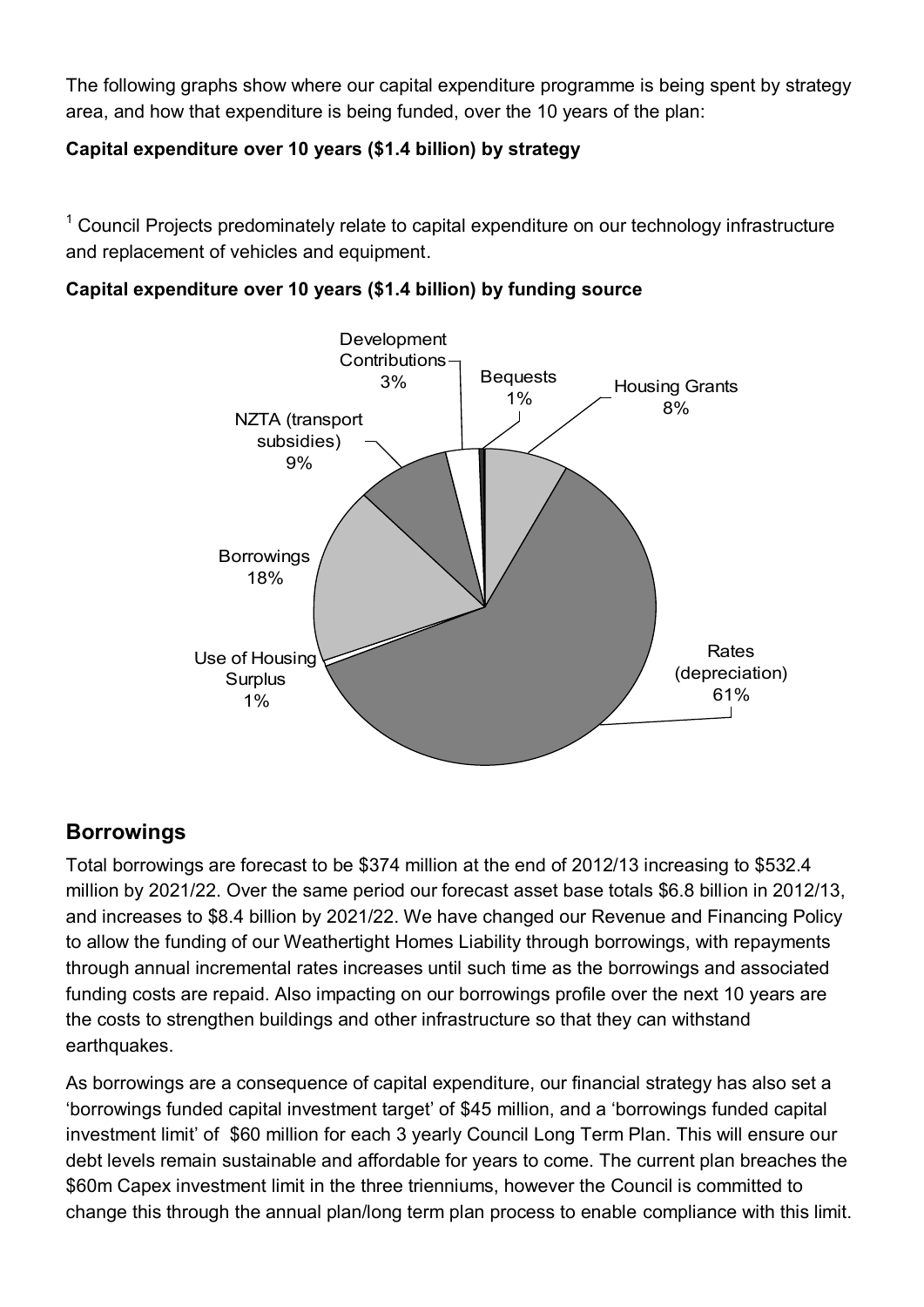The Financial Sustainability Working Party will work on this objective from mid 2012, to ensure compliance with this self imposed limit.

Wellington City Council currently holds an AA credit rating from Standard and Poor's. This credit rating should result in lower borrowing costs for the Council and greater access to debt markets.

The following graph shows our forecast borrowings over the next 10 years against our operational and budget prudential borrowing limits. We remain compliant with all prudential limits across the life of the plan.

Our Housing activity is forecast to generate a cash surplus over the ten years for re-investment in our housing stock upgrade. This cash surplus is "ring-fenced" in our financial statements, but offsets our total borrowings. The graph also shows how our borrowings would increase if this cash surplus was excluded from our borrowings profile.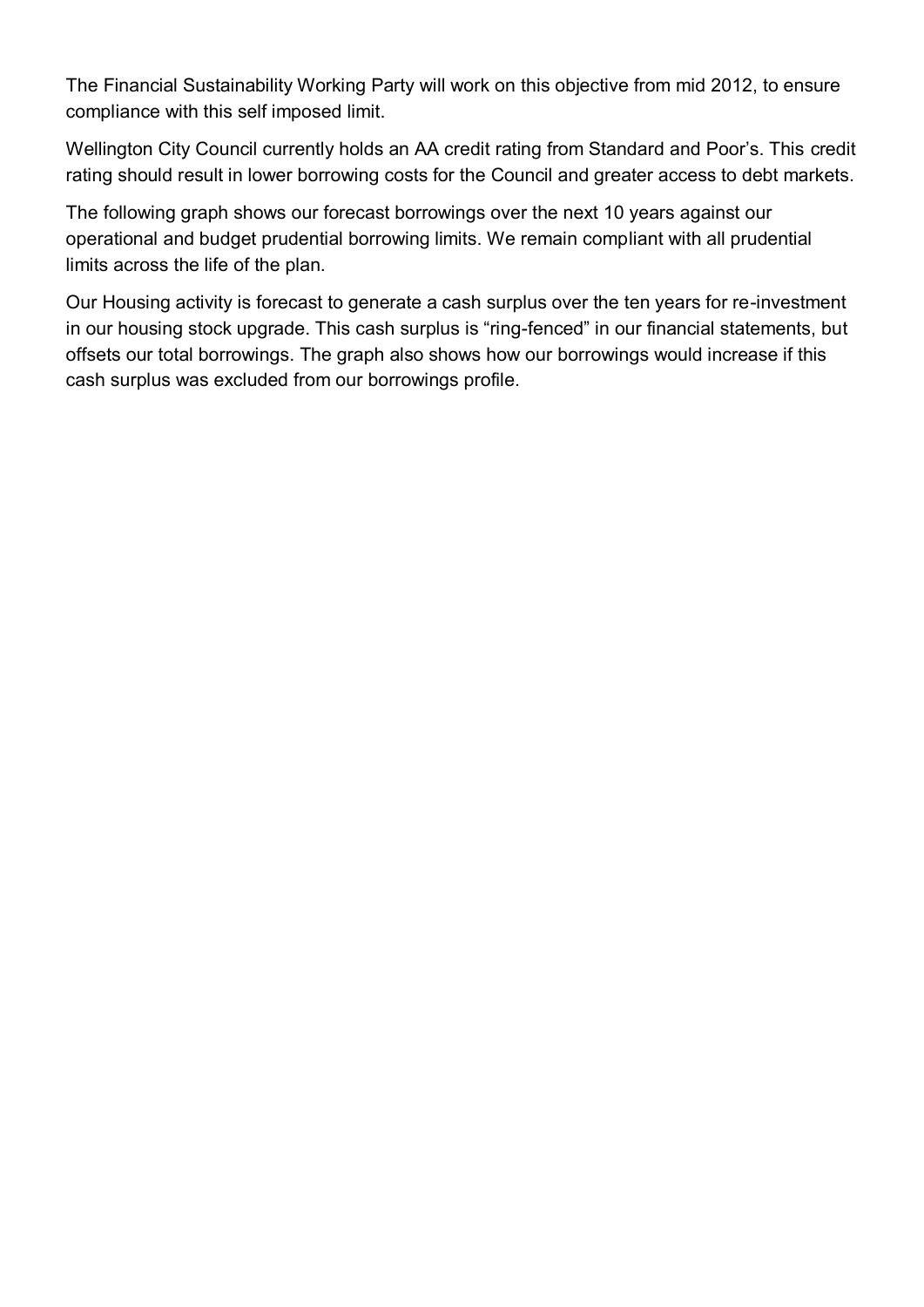

**Forecast 10 Year Borrowings with Key Borrowings Limits (\$000)** 

|                                                        | 2012/13 | 2013/14 | 2014/15 | 2015/16 | 2016/17 | 2017/18 | 2018/19 | 2019/20 | 2020/21 | 2021/22 |
|--------------------------------------------------------|---------|---------|---------|---------|---------|---------|---------|---------|---------|---------|
| Prudential Limit - Net interest to<br>annual rates     | 812,092 | 886,875 | 886,662 | 851,886 | 863,532 | 877,673 | 898,015 | 928,513 | 944,569 | 957,040 |
| Prudential Limit - Borrowing to<br>equity              | 632,942 | 663,950 | 674,967 | 678,201 | 708,969 | 720,695 | 722,479 | 758,674 | 771,283 | 771,973 |
| Operational Limit - Borrowing to<br>105% annual income | 383,553 | 394,523 | 405,696 | 422,871 | 440,382 | 453,383 | 469,172 | 486,879 | 496,437 | 505,307 |
| Prudential Limit - Borrowing to<br>150% annual income  | 547,934 | 563,604 | 579,566 | 604,101 | 629,117 | 647,690 | 670,245 | 695,541 | 709,196 | 721,868 |
| LTCCP borrowings - Gross of<br>Housing                 | 376,756 | 404,788 | 433,721 | 453,701 | 474,776 | 490,201 | 498,727 | 516,290 | 532,847 | 565,877 |
| LTCCP borrowings - Net of<br>Housing                   | 373,668 | 401,997 | 428,931 | 445,220 | 465,198 | 479,124 | 482,752 | 494,611 | 504,856 | 532,355 |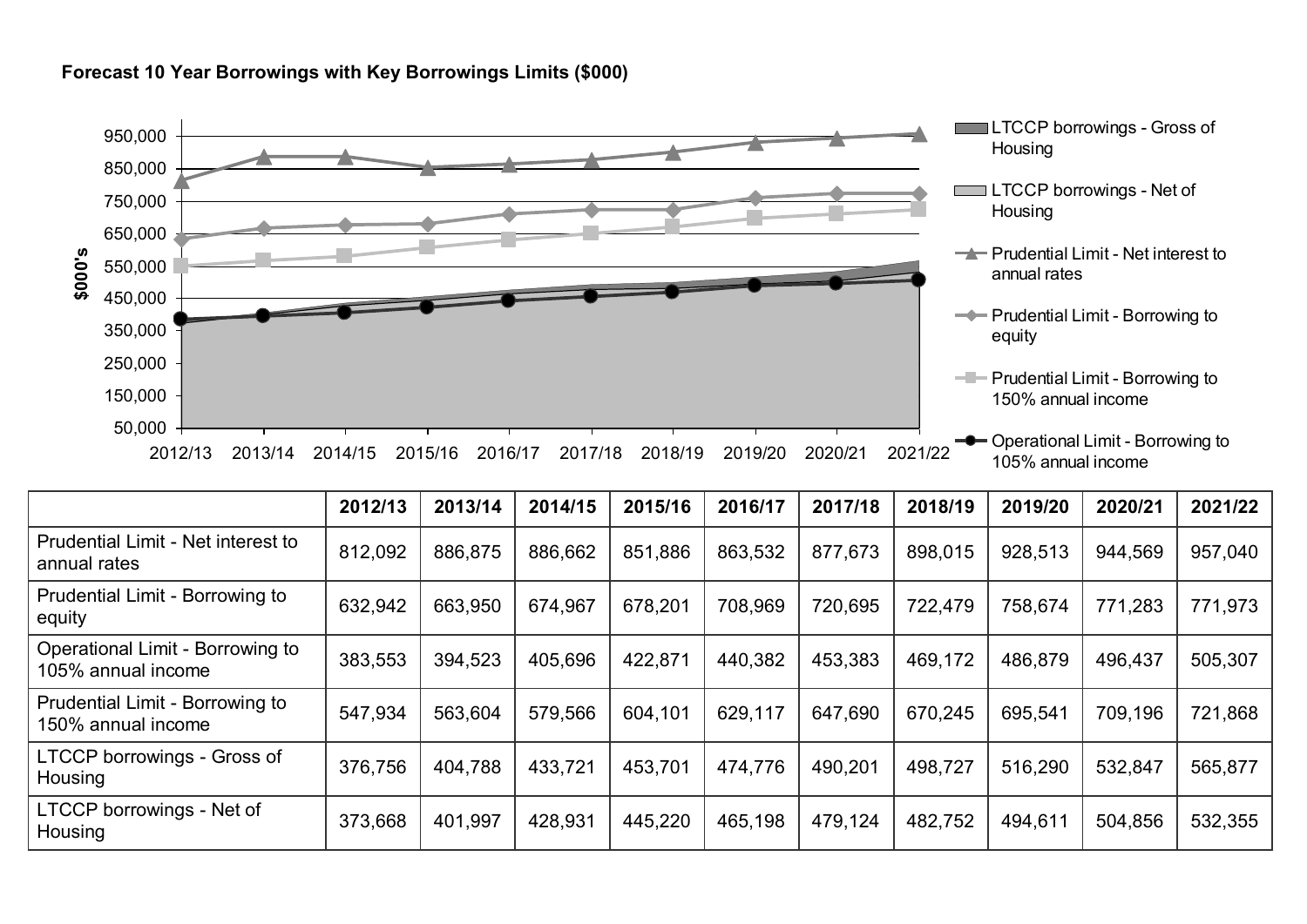### <span id="page-40-0"></span>**Insurance**

The earthquakes in Christchurch resulted in a tightening in the insurance market both in New Zealand and overseas leading to increases in insurance rates, reductions in capacity and closer vetting of risks by insurers.

The existing Wellington City Council insurance programme includes cover for all above and below ground infrastructure, buildings, plant and equipment throughout the city.

In the event of a significant event in Wellington, the Council would fund any major infrastructure rebuild via a combination of:

- Insurance cover
- Self insurance reserve fund
- Reprioritisation of renewals capital and new capital, if required
- Loan funding in the event of any shortfall

It should also be noted that there may be contributions from Central Government towards restoration of core infrastructure.

### <span id="page-40-1"></span>**Financial indicators at a glance**

Over the 10 year plan our forecasts show:

- operating expenditure will increase from \$379.2 million in 2012/13 to \$496.1 million in 2021/22
- capital expenditure will range between \$133 million and \$160 million each year
- total borrowings will increase from \$374 million in 2012/13 to \$532 million in 2021/22
- total rates revenue will increase from \$240 million in 2012/13 to \$323 million in 2021/22

The key reasons for the increasing trends across our 10 year plan are as follows:

- Operational expenditure and rates are impacted by inflationary assumptions around our underlying costs, and the operational impact of our capital expenditure programme
- Rates are also impacted by our annual incremental increase in rates of 0.75 percent to repay our weathertight homes borrowings liability
- Capital expenditure is largely influenced by the renewal profiles within our asset management plans, and our housing upgrade and earthquake strengthening programmes
- Borrowings are influenced by the timing and extent of our capital expenditure programme and estimated timing of payment of our weathertight homes liability